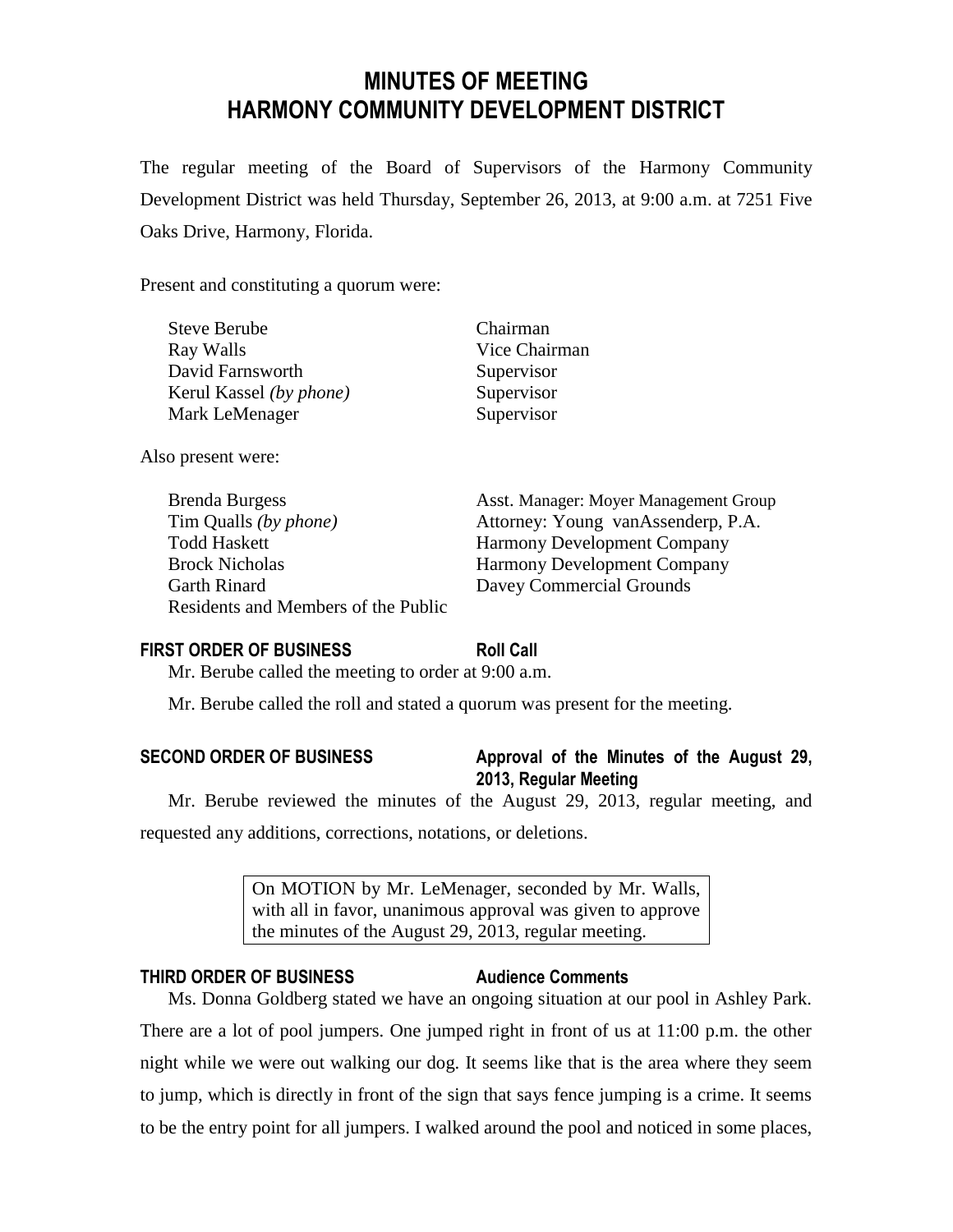there are benches or shrubbery in front or pool equipment blocking the fence. I would appreciate if there is anything else that can be done, perhaps installing higher shrubs in that location just so it is not as easy to jump. The Swim Club has higher fences and a lot of shrubbery, and this pool does not seem to be as violated as much as the Ashley Park pool.

Mr. Berube stated people find the weak spots in the shrubs along the fence at the Swim Club, and we have similar issues there. I do not know if you belong to the Harmony Families Facebook page, but pool security is an issue that we are dealing with one step at a time. I understand your concern, and we will discuss later in the meeting about additional pool security ideas that we have. We are aware of the situation. Some people have had their access cards revoked. Even though they had access cards, they were jumping the fence anyway. It has been a big issue, and it will be handled. The entire Ashley Park pool is scheduled for a renovation this fall, starting probably in October.

Ms. Goldberg stated that was my other point. We are looking at getting quotes to have our sidewalks power washed, and we are working on getting that put back into tiptop shape. The park does need a lot of maintenance. It is looking as shabby as our sidewalks. I also would ask that you look at the playground area, which I believe is the CDD's playground.

Mr. Haskett stated that is owned by the townhome association.

Ms. Goldberg stated those were my concerns: the pool jumping and getting the whole place spruced up again.

Mr. Berube stated there will be a complete renovation. The pool will be resurfaced or at least have the surface renovated. It will probably include some tile work. All of the wood structures will either be replaced or at least repainted. The whole building will be cleaned up and repainted. It needs a complete facelift.

Ms. Goldberg stated the sidewalks need power washing, as well. There are a lot of dead plants over there.

Mr. Berube stated when it is all done, it will look spruced up. We will take a careful look at the shrubbery and fencing. We are aware of the fence jumpers. It is a big issue, and we receive complaints all the time.

Ms. Goldberg stated we did get the gentleman out of the pool area. He said he lived here but he did not have his card. I told him there was no reason for him to be there. The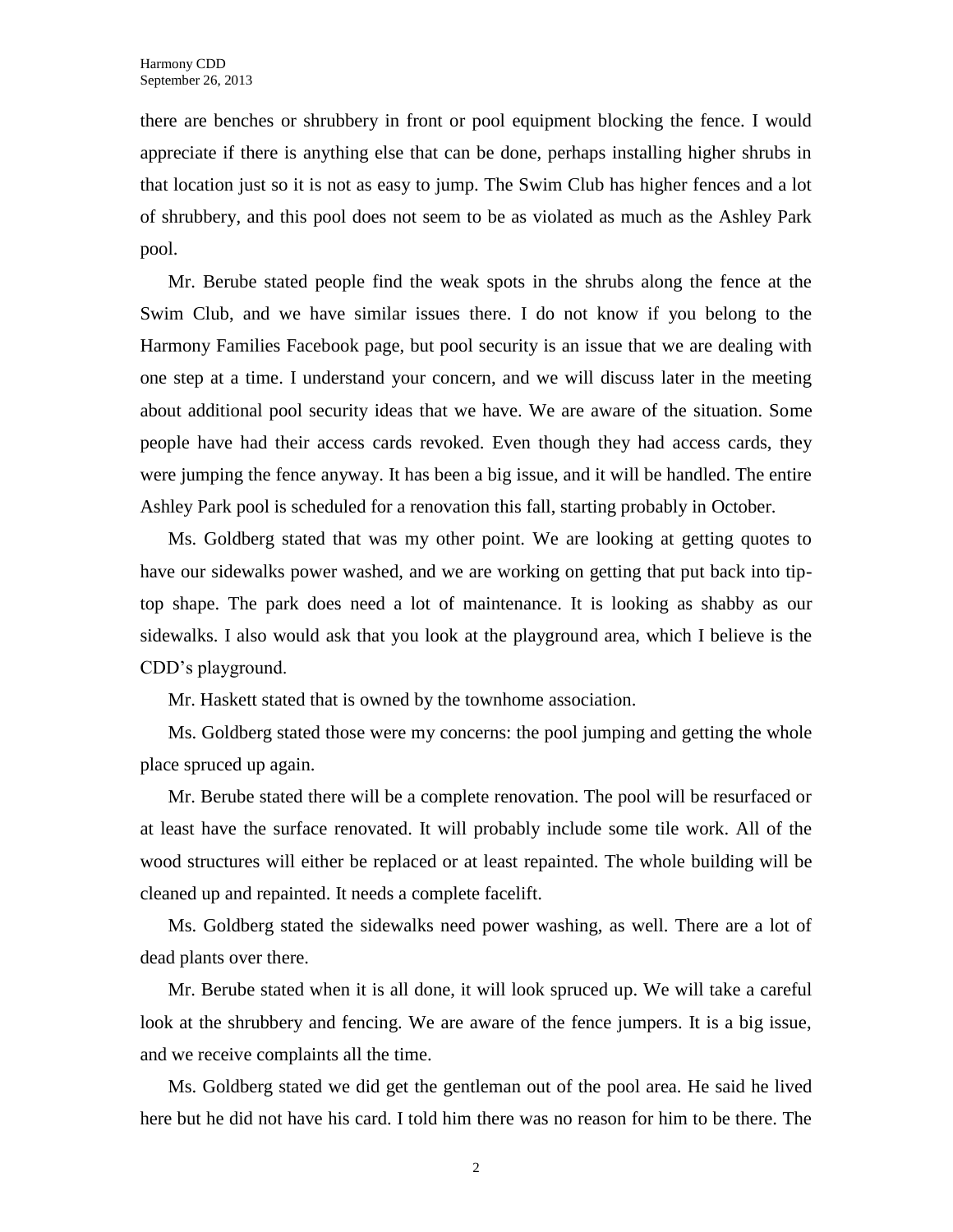concern is having a bunch of kids over there and they get drunk. I know we are supposed to call the police, but the kids can be gone before the police get here because we are a long way out. The residents live so close to the pool, so it is a safety issue.

Mr. Berube stated we understand. It has not gone unnoticed. I am sure there are a lot of fence jumping and late-night activities that go on at the Swim Club, as well, but no one lives here to see it.

A Resident stated I wanted to say thank you very much for the wonderful job that you did along the side in front of Claybrick Road and the tunnel. It looks wonderful.

Mr. Berube stated Mr. Rinard and Mr. Haskett are responsible for the design and the plan.

The Resident stated the tunnel is very clean. It all looks fantastic.

Mr. LeMenager asked do you all know that you are allowed to use the tennis courts over there?

The Resident stated yes.

# **FOURTH ORDER OF BUSINESS Subcontractor Reports A. Aquatic Plant Maintenance – Bio-Tech Consulting i. Monthly Highlight Report**

The monthly aquatic plant maintenance report is contained in the agenda package and is available for public review in the District Office during normal business hours.

Mr. Walls stated it has been about a year since we switched to the quarterly treatments on some of the ponds. The treatments are for invasive aquatic plants. We did this as a test to see how it would work because previously we had monthly treatments. I think it is working pretty well.

Mr. Berube stated I look at all the ponds and I have not seen a problem.

Mr. Nicholas stated I received a comment from a resident that I wanted to convey. She let me know that the pond behind the D-2 neighborhood in front of the Estates has some large masses growing in it. I do not know if that pond is on the quarterly list or not. It is the one with the fountain in it right before the Estates. The mats are getting bigger.

Mr. Walls stated they may need to rake that out. I recall they had to do that in a pond previously.

Mr. Berube stated it has been a problem in the pond at Lakeshore Park.

Mr. Walls stated I think that program is working well. Nothing has taken over or is growing out of control. I wanted to explore talking with Bio-Tech to see what kind of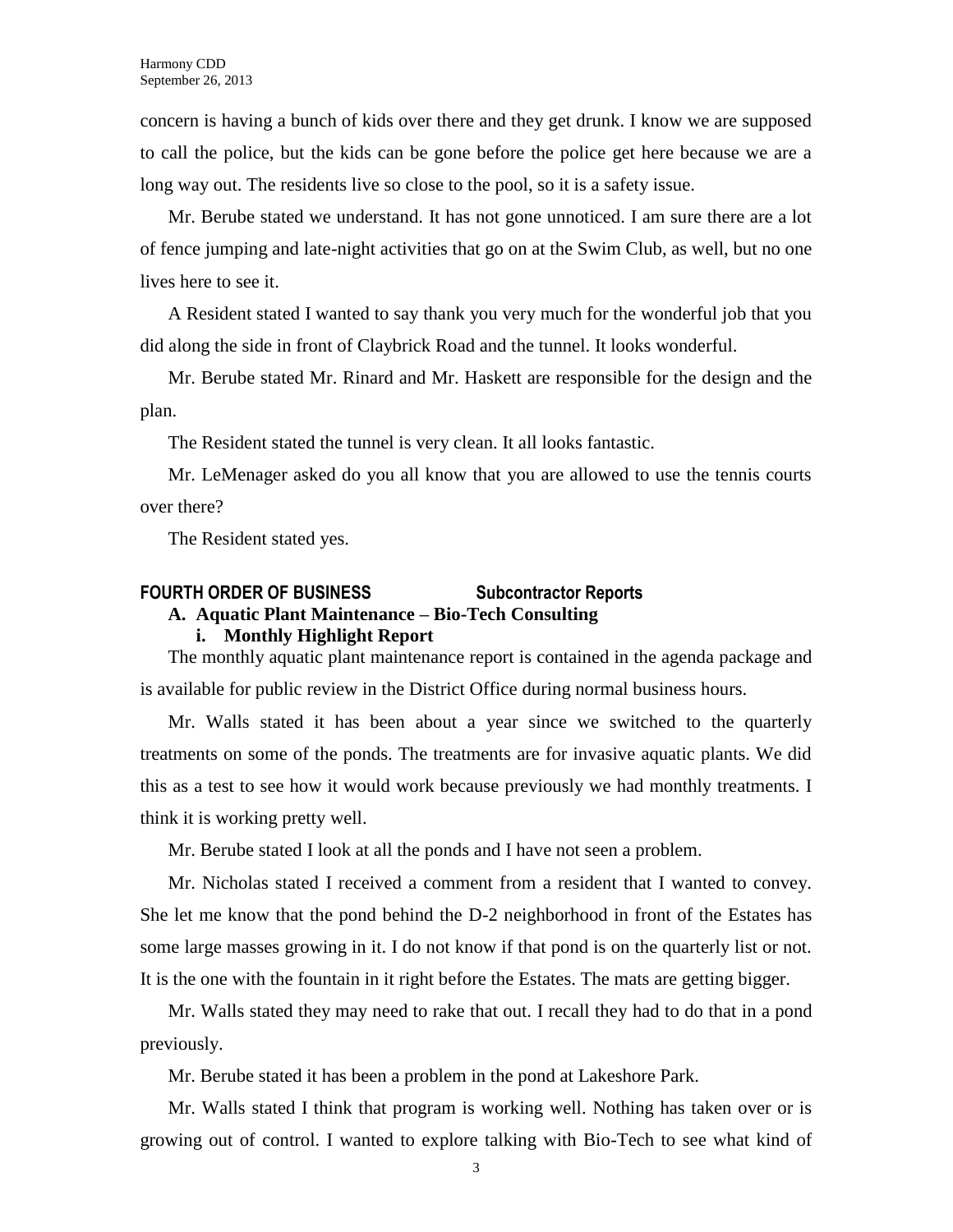cost savings we could realize by having quarterly treatments for all ponds, if the rest of the Board agrees with asking that.

Mr. Berube stated I would go along with a special note to what Mr. Nicholas just reported about some special treatment to eradicate that matting at the left entrance into the Estates on the left side.

Mr. Nicholas stated it is on the right side.

Mr. Berube stated they both have a problem.

Mr. Nicholas stated yes.

Mr. Walls stated it may be that they just need to pay attention to that pond. I do not know what they are looking at.

Mr. Berube stated there are a lot of people moving into the Estates. We drove out there last night, and four cars were there at 7:30 or 8:45 p.m. I was surprised at the amount of traffic. I am not sure if people are looking at land or having strange activities in the woods.

Mr. Walls stated I sometimes take the kids back there to look at the deer.

Mr. Berube stated that could have been what they were doing. Whatever the case, someone can contact Bio-Tech.

Ms. Burgess stated either Mr. Moyer or Mr. Haskett can email Mr. Larry Medlin to have him provide that proposal.

# **B. Landscaping – Davey Commercial Grounds Management i. Monthly Highlight Report**

Mr. Rinard reviewed the monthly landscape maintenance report as contained in the agenda package and is available for public review in the District Office during normal business hours.

Mr. Rinard stated we have some follow-up applications on the turf that are happening today. They were pushed back a little because of weather. Fungicide applications on the Zoysia appear to be working, and we are getting some positive rebound on the Zoysia turf. There has been some chinch bug activity, but it has been fairly minimal as far as the overall scope is concerned. It looks like those areas are controlled. We will be following up today to treat any areas that may show any additional activity or continued activity. Bermuda turf is getting another application on its rotation for weed control which is happening today. A lot of focus through this month has been on Harmony Square in getting it prepared and ready for the public and the festival this weekend. Part of that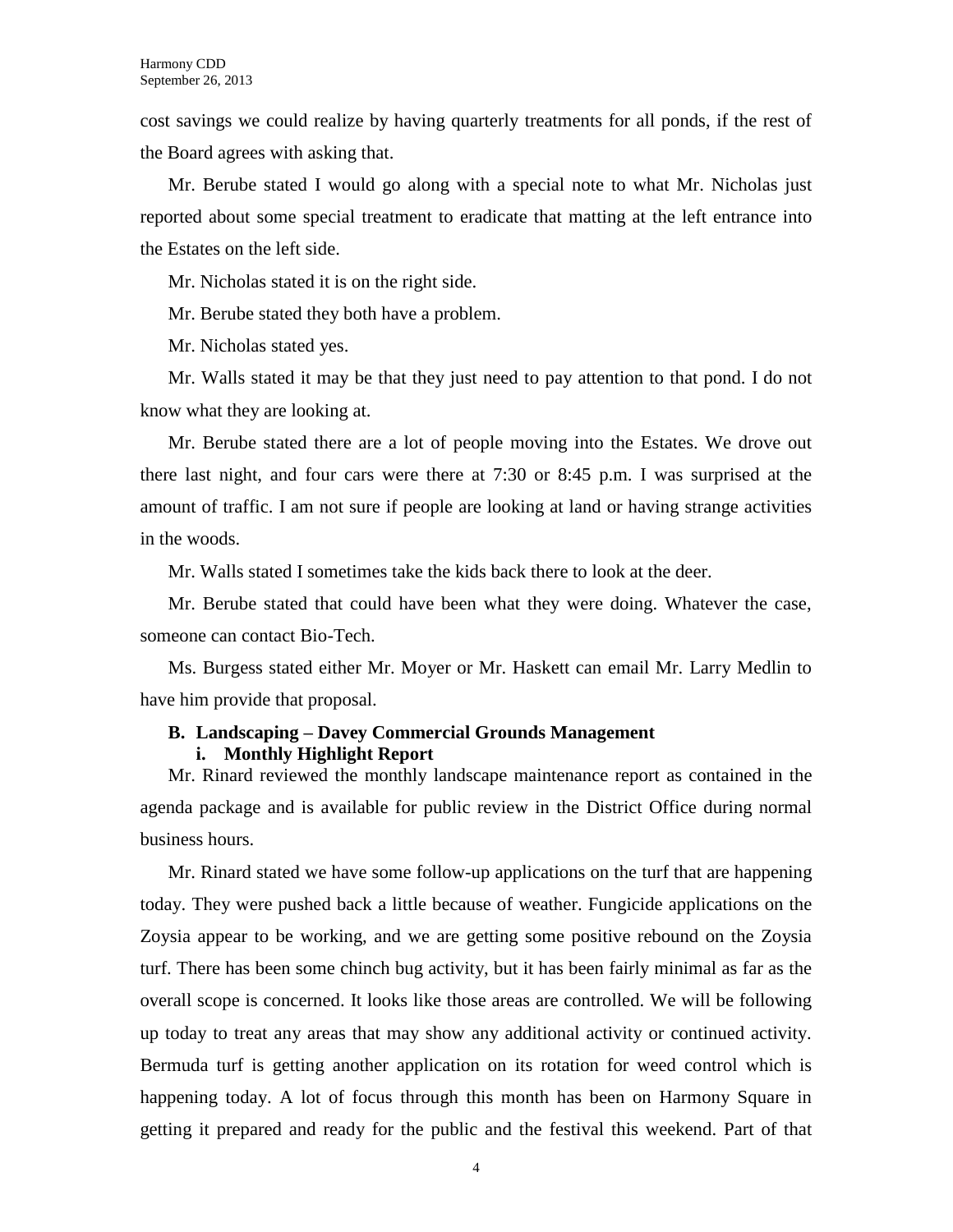work is tree work and general maintenance items, as well as replacement of some annuals by the stage area. In the center by the flagpole, we may be replacing those flowers today or tomorrow. The balance of annuals for the property will be done the week of October 7. Fertilization on shrubs is ongoing, and that ought to wrap up in another week. At last month's meeting, we discussed a few trees in Lakeshore Estates that were left, and those were completed. Next week, we will be starting the follow-up round beginning at Lakeshore and Cat Brier area, working back this way. We do have some pending work and some installs that we have not been able to get to. My report reflects that they are in progress. They are not progressing as quickly as I expected them to by this time. We will be starting those next week. I have material here on property. We had been holding back on the Beargrass alley, and we started doing the soil sampling ourselves. We bought some pH meters and tested the soil ourselves. The pH is fine. It is a little on the alkaline side, which is typical for soils around here, but it is not a concern relative to plant selection. I will be putting that proposal together to submit to Ms. Kassel by the end of the week. If she approves of the plant selection and everything included in the proposal, then we will fold that into next week's work on the other three parks and do the work in a continuous flow.

Mr. Berube stated as I have stated over the past couple months, overall, the property looks pretty good, but the details are a problem. I think when it gets into certain laborintensive activities, your boots are the ground are minimal. I do not think you are over staffed; I think you remain under staffed. The specific area in my line of sight is the entire Lakeshore Park addition. The entrance at the end of Buck Lane with the perennial peanuts and all those bedding areas look terrible. Many of those added tree rings look bad. Some of them are completely overgrown with sod, mulch is missing, and it is a mess. The planter beds where the benches are look pretty dismal. It is all relatively new. It is the same in front of the school. That was all new four or five months ago. Now it has a lot of weeds and some is overgrown. It is not at a standard look. We used to have meetings with the previous contractor and beat him up, and I do not want to get back to that. There is a certain *quid pro quo* that I understand. We ask you to do a lot of things that are not part of the contract, and you step up and say yes. You get a lot of slack because of that, but that is not how things are supposed to work. As you look around, there are many areas that are weedy and things like that. The example you brought up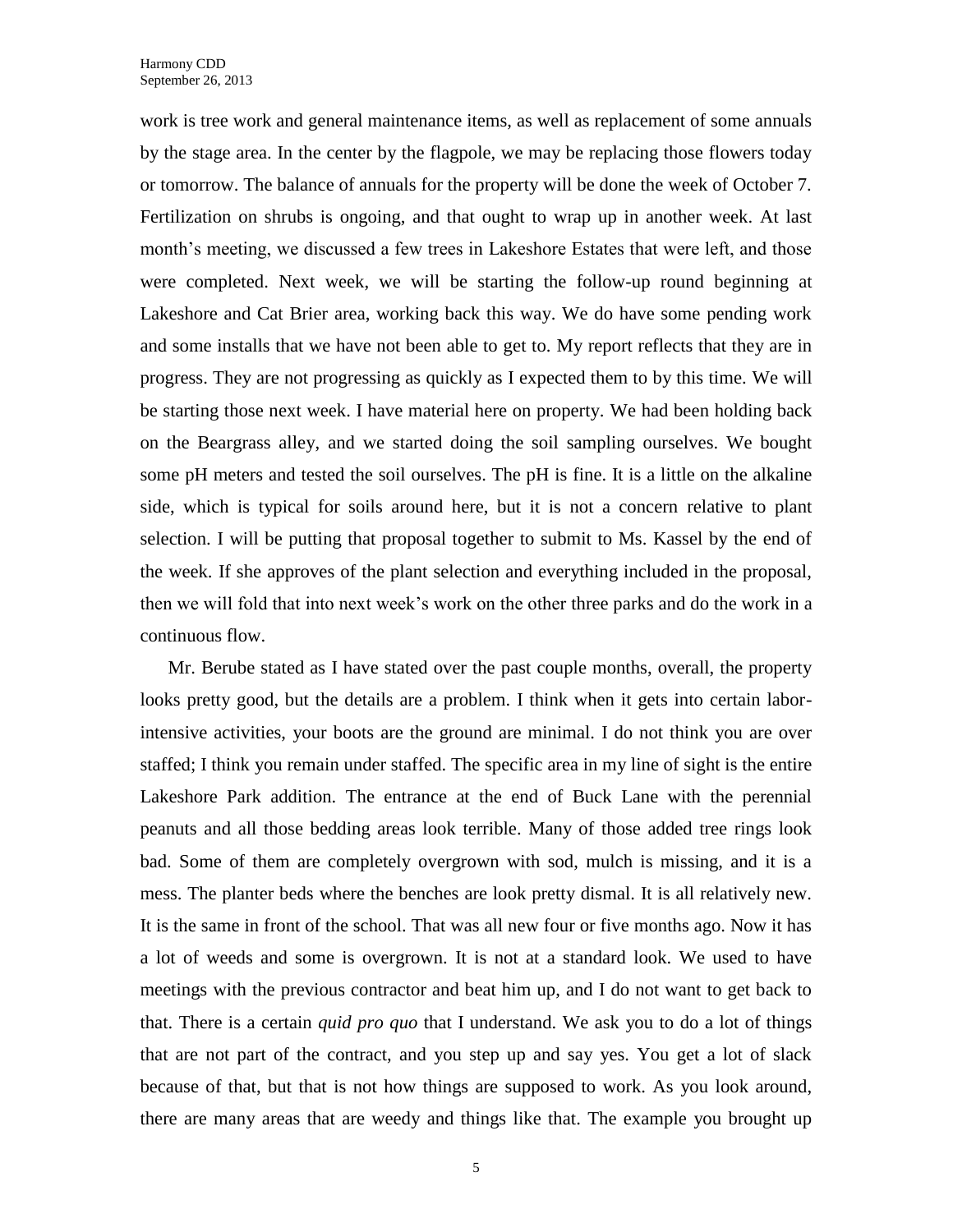with the add-ons was a couple months ago and it really has not started. There is more add-on work that we want to get rolling. It will be winter and we have missed the entire opportunity of added color throughout the community. Keep that in mind as you consider staffing levels.

Mr. Rinard stated the conversation from the previous meeting has not fallen on deaf ears. There are factors that we deal with relative to hiring. You would think in this market, there would be people available to hire, but that is not the case. The traditional avenues to find people are not working. We have started recruiting efforts at local colleges. We have an employee referral program that historically has worked, but it is not working today. While it may appear that we are sitting on things, we are not. Those avenues take time to develop. We are sensitive to your comments and are working to resolve those things.

# **C. Field Manager**

# **i. Dock and Maintenance Activities Report**

Mr. Haskett reviewed the monthly field activities report as contained in the agenda package and is available for public review in the District Office during normal business hours.

Mr. Haskett stated staff is at the Swim Club working on the shade structures. We hope to have that done by this afternoon.

Mr. Berube stated that is quite the structure. There is a lot of concrete in the ground.

Mr. Haskett stated that is correct. The hurricane wind standards have changed since we installed the previous shade structure.

Mr. Berube stated I was looking at the amount of concrete in the holes, and it has to be a yard or more.

Mr. Haskett stated it was about 1.25 yard per hole.

Mr. Berube stated I hope we never have to remove them.

Mr. Haskett stated there will be no need to do that.

### **ii. Buck Lake Boat Use Report**

Mr. Haskett reviewed the monthly boat report as contained in the agenda package and is available for public review in the District Office during normal business hours.

Mr. Haskett stated the three kayaks have been received well and are already in use. We are happy with that. The boat reservation system that we signed up for has pictures of them on it. A resident had asked for the Board to approve the shuffleboard equipment.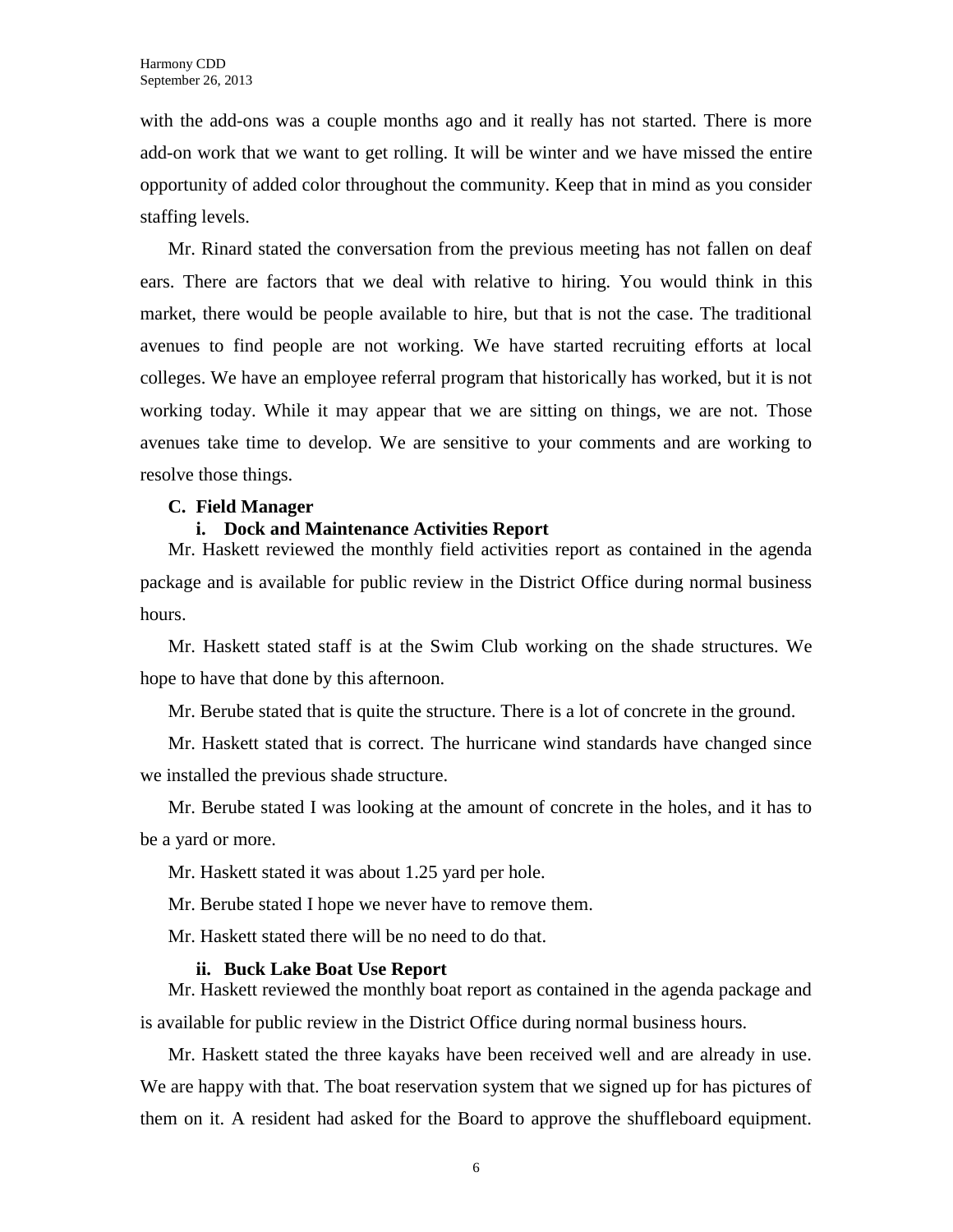That has been received and it will be taken to the Enrichment Center so the residents can us it. This is the same equipment they had before, commercial grade.

Mr. LeMenager asked did Mr. Haskett see the email from a resident about the reservation system that I forwarded?

Mr. Haskett stated yes. I would like to talk with this resident about what they have to offer. If it can be integrated with all the other items that we do, that would be great and we could streamline it. I will contact the resident for details. It appeared like it was at no charge.

Mr. Berube stated I spoke with him yesterday, and I indicated we appreciated there being no charge, but I am sure we will need a certain amount of customization in some regard to this. I indicated we are not against paying for whatever customization we need. He will provide us with a standard package at no charge. I had that conversation with him yesterday, and he seems like a go-getter. You cannot beat free or minimal cost. It seems like a lot of things that we are trying to accomplish with access cards fits in.

Mr. Haskett stated I agree.

Mr. Berube stated I looked at his products online yesterday briefly, and it is pretty well developed from what I can tell.

Mr. LeMenager stated I am guessing he is trying to establish a foothold in Florida because he said he was mainly up north. If someone wants to establish a foothold and give us a free system, it sounds like a good deal.

Mr. Berube stated Mr. Haskett can pursue this further. I told him that someone would contact him after our meeting today. He wanted to come to the meeting today, and I said we would be happy to have him at a meeting after we get some preliminary items addressed first.

Mr. Haskett stated I will see if I can get something for the next meeting, whether it is a demonstration or something else. In the meantime, shall we discontinue the idea for the boat reservation system? We had a 30-day free trial, so we have probably eight to ten days left on the free trial. Then it goes to a direct billing.

Mr. Walls stated I think we wait until we get a feel for this new system.

Mr. Berube stated I agree.

### **iii. Consideration of Proposals Received for the Dock Replacement**

Mr. Haskett stated we provided these again for the Board's review. The Dock-Ters submitted a proposal for \$34,815 and one for \$42,537. I think for an additional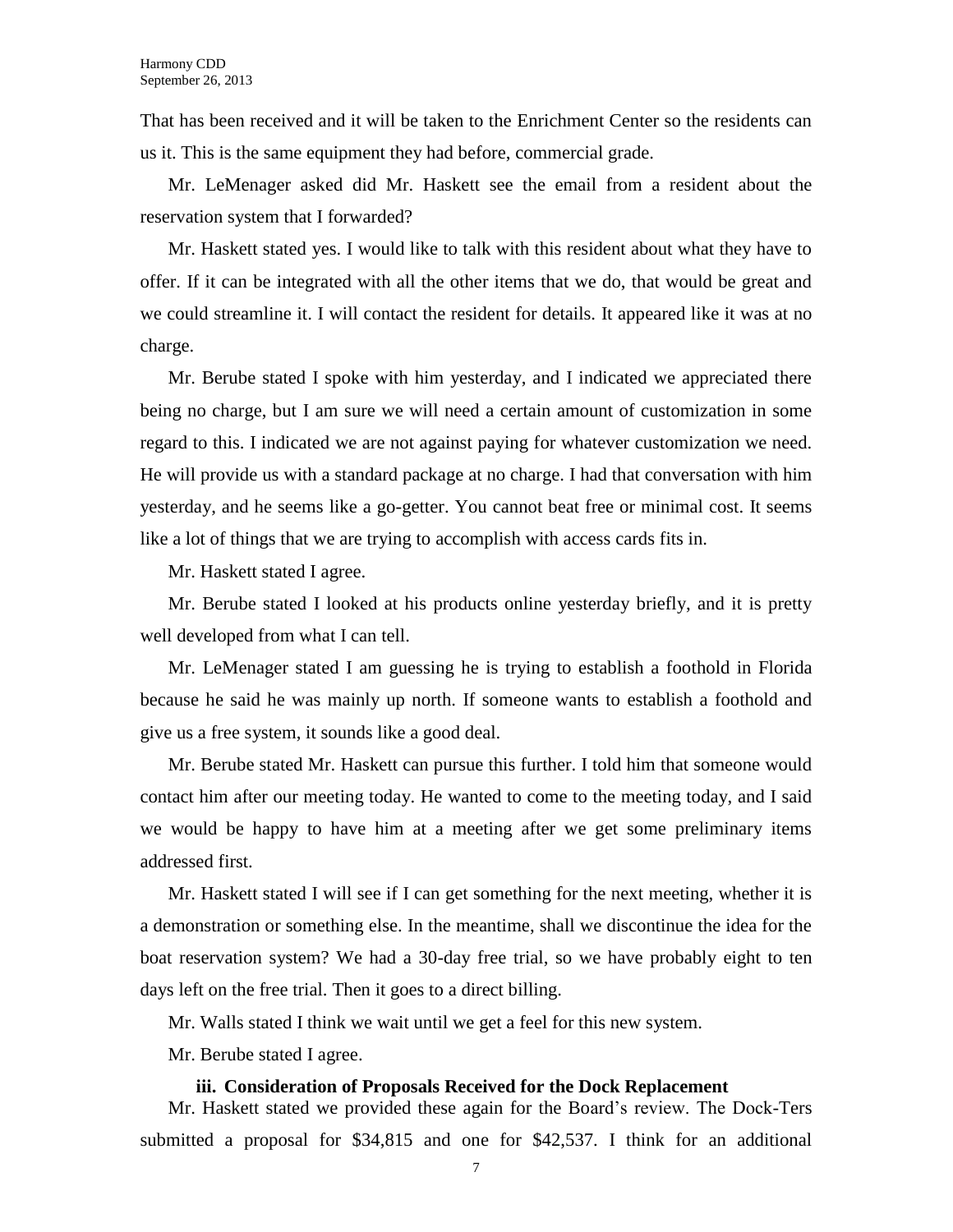investment of \$7,722, the proposal for \$42,537 would be the most appropriate for our needs. It is all aluminum. It has all the options that we are looking for. The pilings are in the right place so the boats do not hit them. I was attracted to the Titan Marine proposal for the concrete dock; however, it just was not the size that we were looking for. It did not have any of the bumpers and things of that nature, which would end up costing us a lot more in the long run. My recommendation is the small or medium proposal from The Dock-Ters.

Mr. Berube asked you eliminated the proposal for over \$80,000 simply because it was way over our budget with no particular gain or advantage that I can see for all that money?

Mr. Haskett stated that is correct.

Mr. Berube stated the two proposals from The Dock-Ters appear to me to be nearly identical in scope except that the less expensive one includes 1,800 square feet, if you drew a box around the dock. With the larger one, we would have 2,850 square feet. So it is 58% larger and costs 22% more money. While I am not sure the larger one is needed at this point, I think it would give our staff some flexibility.

Mr. Farnsworth asked when you add the two extra fingers at the back, will it make it awfully awkward to maneuver those boats around the backside? It looks like a terrible arrangement to me.

Mr. Haskett stated that is where we would store our smaller boats and the rescue boat so they could be tied off. We would have more storage on the outside, as well.

Mr. Farnsworth asked what is the depth of the water? How long is this ramp going down from the shore? Does it give you enough room to get around? This looks worrisome to me.

Mr. Haskett stated there is enough room. It would be for boats that are not used very often. It would not be where residents would be trying to dock the boats themselves.

Mr. Berube stated the everyday ins and outs would go on the outside of the docks. The things we want on the inside would go on those fingers.

Mr. Haskett stated that is correct.

Mr. Berube stated the rescue boat probably gets used once a month.

Mr. Haskett stated it gets out once a week.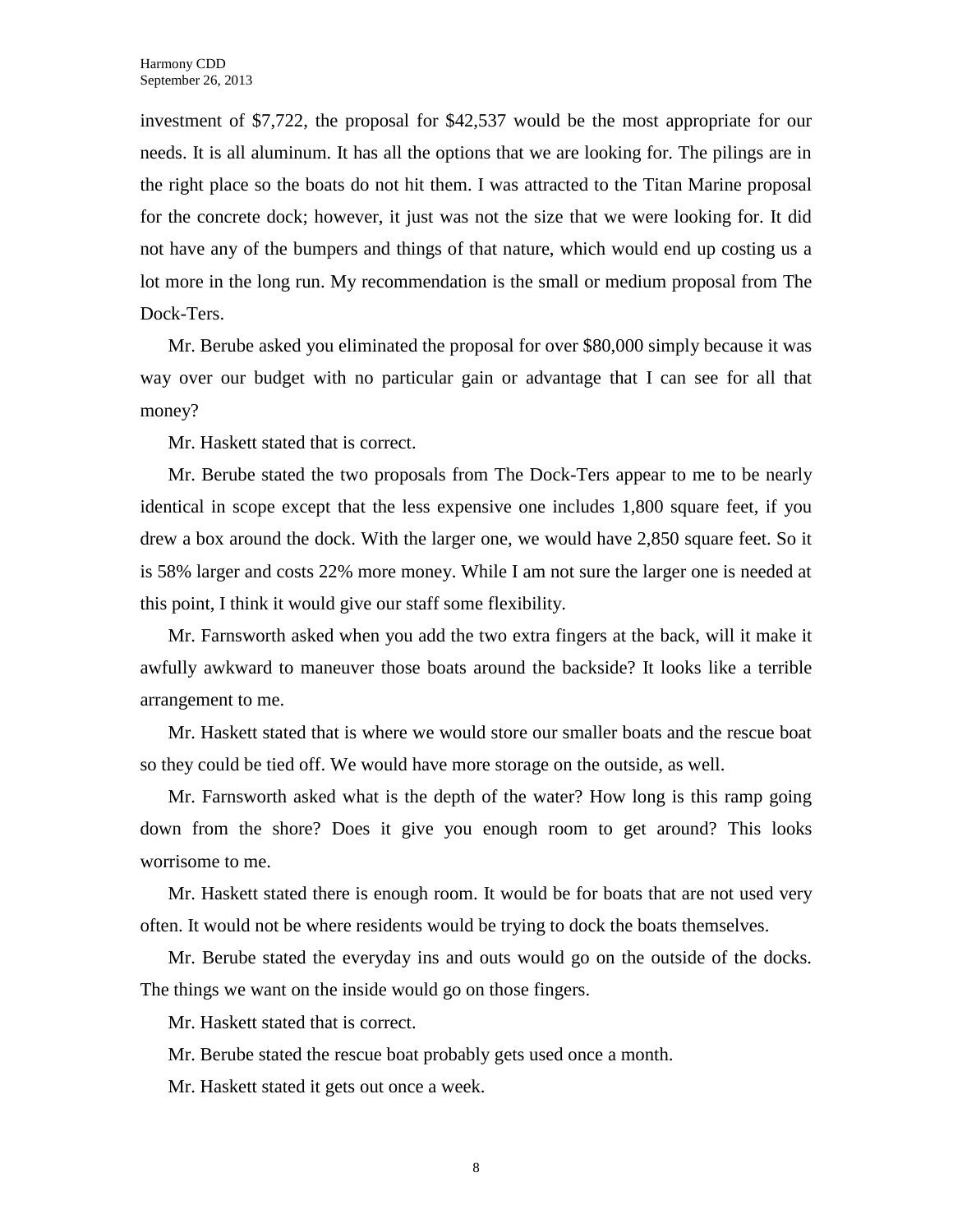Mr. Berube stated I have looked at the area, and Mr. Farnsworth makes a good point, but I think there is room there. It is out farther than it might seem.

Mr. .Farnsworth stated I went down and looked at it, and I was not convinced.

Mr. Walls stated the depth of the water is fine going back there. We will probably have to clear out some of that vegetation.

Mr. Haskett stated yes.

Mr. Walls stated that will block you from getting back around. With the depth of the water, you can easily get a boat back that 20 or 25 feet.

Mr. Farnsworth stated I was just concerned about the amount of room back there and having to maneuver the boats around to get them back in there.

Mr. Berube stated we will have extra space with the larger proposal. How do the kayaks work? How are they launched? How do people get in the kayaks?

Mr. Haskett stated right off the boardwalk in front of the boathouse where it is shallow water they can step in.

Mr. Berube asked are the kayaks reserved in advance?

Mr. Haskett stated yes.

Mr. Berube asked with extra space on the dock, would it be advantageous to put a kayak out there? Would that make it easier to have a kayak already out there so people could just launch them from the main dock?

Mr. Haskett stated I can ask the people who use the kayaks. I do not know the answer to that.

Mr. Walls stated you would not want to have it out there all the time.

Mr. Berube stated no, I just mean when someone has reserved a kayak, we could have it ready to go.

Mr. Walls stated I think getting in it, you want to be in shallow water.

Mr. Berube stated I do not know where we are going to end up on the boats, but there are a lot of people moving here every day. I suspect at some point, boat usage will get to the point where we will add some boats, but we are not there at this point. I think for the small additional investment, we gain a lot of space, and that gives us flexibility.

Mr. Haskett stated the two extra fingers also give the dock more stability, as well, for the torqueing and twisting the way it is designed at that point. I really do not have a concern with people bashing into the ramp because the ramp is 30 feet long and is quite a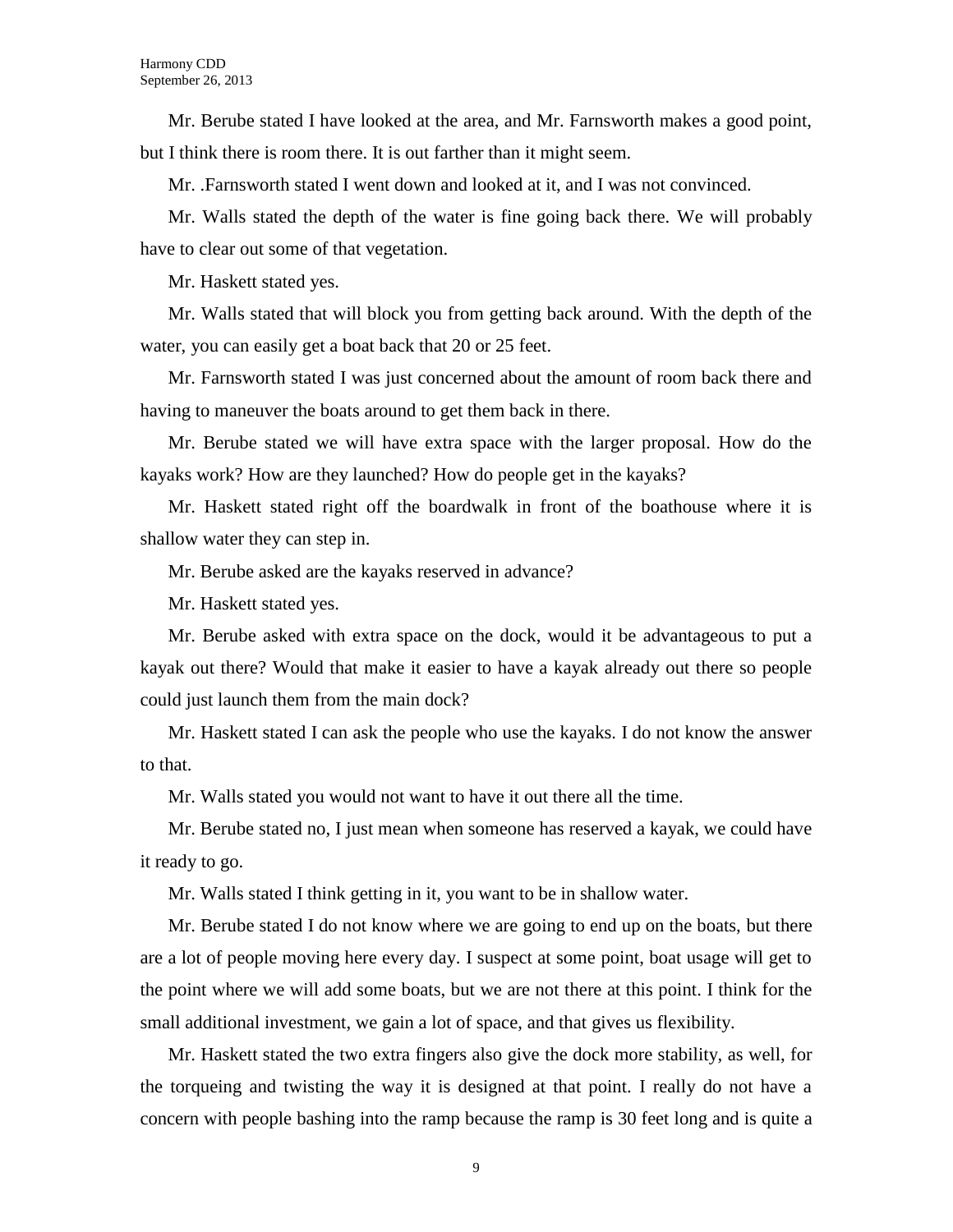ways out from the boardwalk dock itself. I would not say we could get two boats on each side of the ramp because of maneuverability, but it gives you the extra length on the fingers on the outer sides to dock more boats. It also gives more room for error on people's part when they are coming in.

Mr. Farnsworth stated the walkway that is in front of the boathouse looks like it is in rather bad shape.

Mr. Berube stated yes, it needs some work.

Mr. Haskett stated it does need some work and it is on the list. We budgeted money for that. There are a few improvements that need to take place with that building.

Mr. Berube stated with the larger dock and the overall width out front, we gain about six feet in each of the openings that would face the open lake. For people coming into those openings, it gives them even more space to prevent collisions. The width on the larger proposal is 25 feet, and the opening on the smaller one is 19 feet. We gain those six extra feet for collision avoidance.

Mr. Farnsworth stated I agree. The only one that proposed a covering as an option was TSI. Can a covering similar to what TSI proposed be put on the one we are discussing?

Mr. Haskett stated yes.

Mr. Farnsworth asked would it be about the same price as what they proposed?

Mr. Haskett stated I do not know the answer to that. There are always options for a covering for the type of dock that the Board is considering in fabric or an awning type of material. I do not know if we want a permanent floating structure with a roof out there or not.

Mr. Berube stated I would have big concerns doing that.

Mr. LeMenager stated it would become a sail.

Mr. Berube stated when it is windy, it is very windy along that opening. I thought the cover would be a nice thing, and then I thought about the wind.

Mr. Walls stated keep in mind that the only time people are out there is when someone is walking to the boat to get in it or the staff is out getting the boats ready or to maintain them, but they are not out there a long period of time.

Mr. Farnsworth stated I was thinking about someone getting caught out there in the rain.

10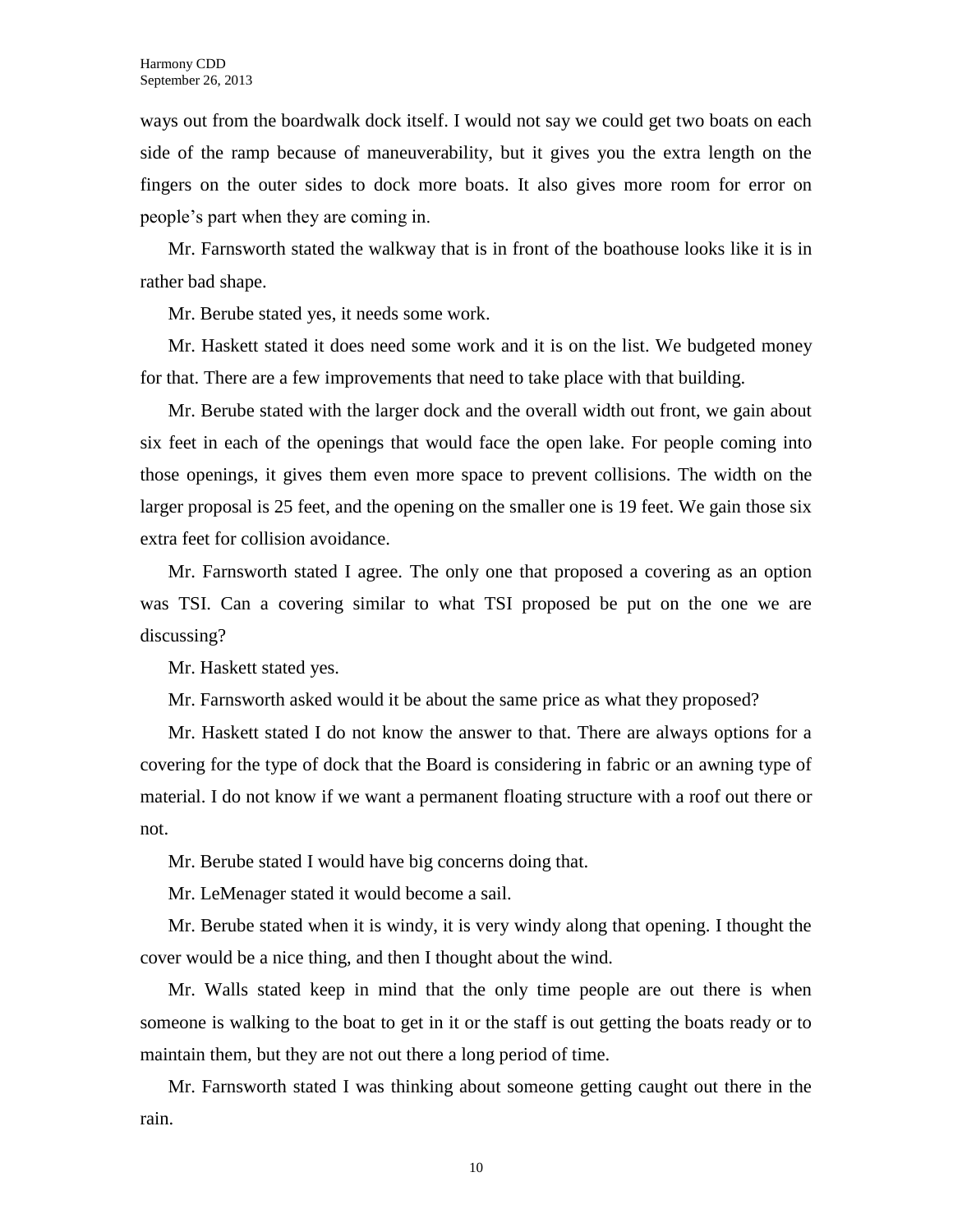Mr. Walls stated they will get wet.

On MOTION by Mr. LeMenager, seconded by Mr. Walls, with all in favor, unanimous approval was given to proposal #0808132 from The Dock-Ters for the boat dock replacement, in the amount of \$42,537, as discussed.

Mr. Walls stated we have \$3,300 left in the capital projects fund. Since we are doing an expansion, I would like to put that money toward this project and then be done with that fund so that we do not have to account for it anymore.

Mr. Berube stated one of the proposals shows hatteras light power pedestals. I checked into them, and they sell for \$375 each, which is pretty cheap. Every boat needs a power outlet. Right now, we have boxes strung along the dock with extension cords. While that works, if we are going to have a nice dock, I think we should have some of these power pedestals strategically placed. I do not know if everyone noticed, but they also have a fluorescent light that is down lighted at night, which would throw a gentle light on the dock. I do not know if there is any need for putting water out there, but these handle water. I certainly think we need electricity.

Mr. Haskett stated I completely agree. Now that we know what configuration of dock we are going with, I will get with the electrician to see what power needs we have down there. We have plenty of power and plenty of breakers since we planned for future expansion. I will have a proposal for next month for that.

Mr. Berube stated perhaps that is how we handle the capital projects fund that Mr. Walls just mentioned, however it all blends in. I thought these were great and I did not know how much they cost until I went looking. I was surprised to find they were only \$375 each. We are going to have a nice dock.

Mr. Haskett stated those will be a nice improvement to add.

# **iv. Ashley Park Pool Renovations**

Mr. Haskett stated our staffing plan is to gear up in mid-October to start renovations. The pool company will be here probably in November when it is cooler. They will drain the pool, acid wash it, clean the tiles and so forth. We will pressure wash the roof and the building and do some painting. We have a few repairs to make, such as the ceiling. The pergolas are a question I have for the Board. If you stand and walk into the Ashley Park cabana, there is a nice pergola on the back side. That one is in good shape. The one on the left that sits off by itself is in great disrepair. My question is, do you want to renovate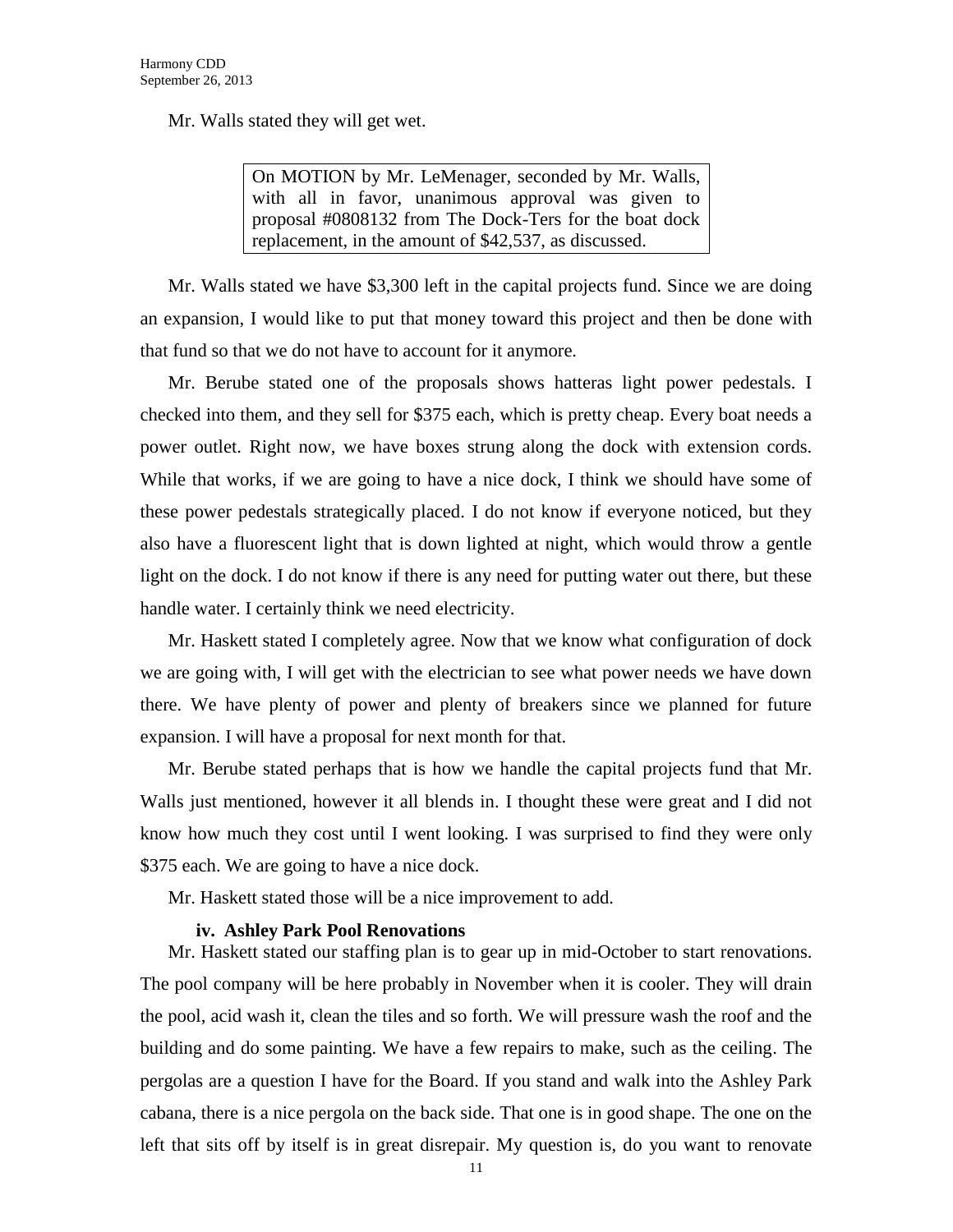that, or would you allow for the removal of it? When D.R. Horton constructed their building, it was built 14 feet too far to the right. It should have been centered. They were asked to install the pergola on the left to buffer the views. If you walk past it now, the oak trees have grown up around it. I will not say that I have never seen anyone around it, but rarely do I see anyone using it as any type of shade. It does not really serve a purpose. It would be cheaper to do away with it and leave room for tables there instead.

Mr. Walls stated I am fine with that.

Mr. LeMenager stated I am, also.

Mr. Farnsworth stated that is fine.

Mr. Berube stated we are charged with maintaining the infrastructure that we have. It is easy to just get rid of it, but that can have its own problems.

Mr. Walls stated I think we can use the money that we would spend on renovating it and put in some tables and make it nice.

Mr. Berube stated we could put some tables and umbrellas out there. The umbrellas we got really spruce up this area, as simple an idea as it was.

Mr. Haskett stated I agree. We can always use the parts off the pergola as we disassemble it as spares for future repairs.

Mr. Berube stated in looking at it, you would have to replace nearly every piece of wood on it.

Mr. Haskett stated that is correct.

Mr. Berube stated let us remove it and proceed as described.

### **v. Consideration of Proposals for a Pool Lift**

Mr. Haskett stated I distributed some pages from Spectrum Aquatics for an ADA pool lift. I found a different manufacturer, and this one is from Game Time Products, who supplies a lot of our playground equipment. These are both water-powered options and are less expensive than the previous proposal. They do not require the bonding to the pool; therefore, our staff would be able to install these without having to go through the State and County for modifications to the pool to do so. Either of the two would be good options.

Mr. Berube stated I have read about the bonding. Are these lifts made of metal?

Mr. Haskett stated they are stainless steel.

Mr. Berube asked this company says in a statement that bonding is not required?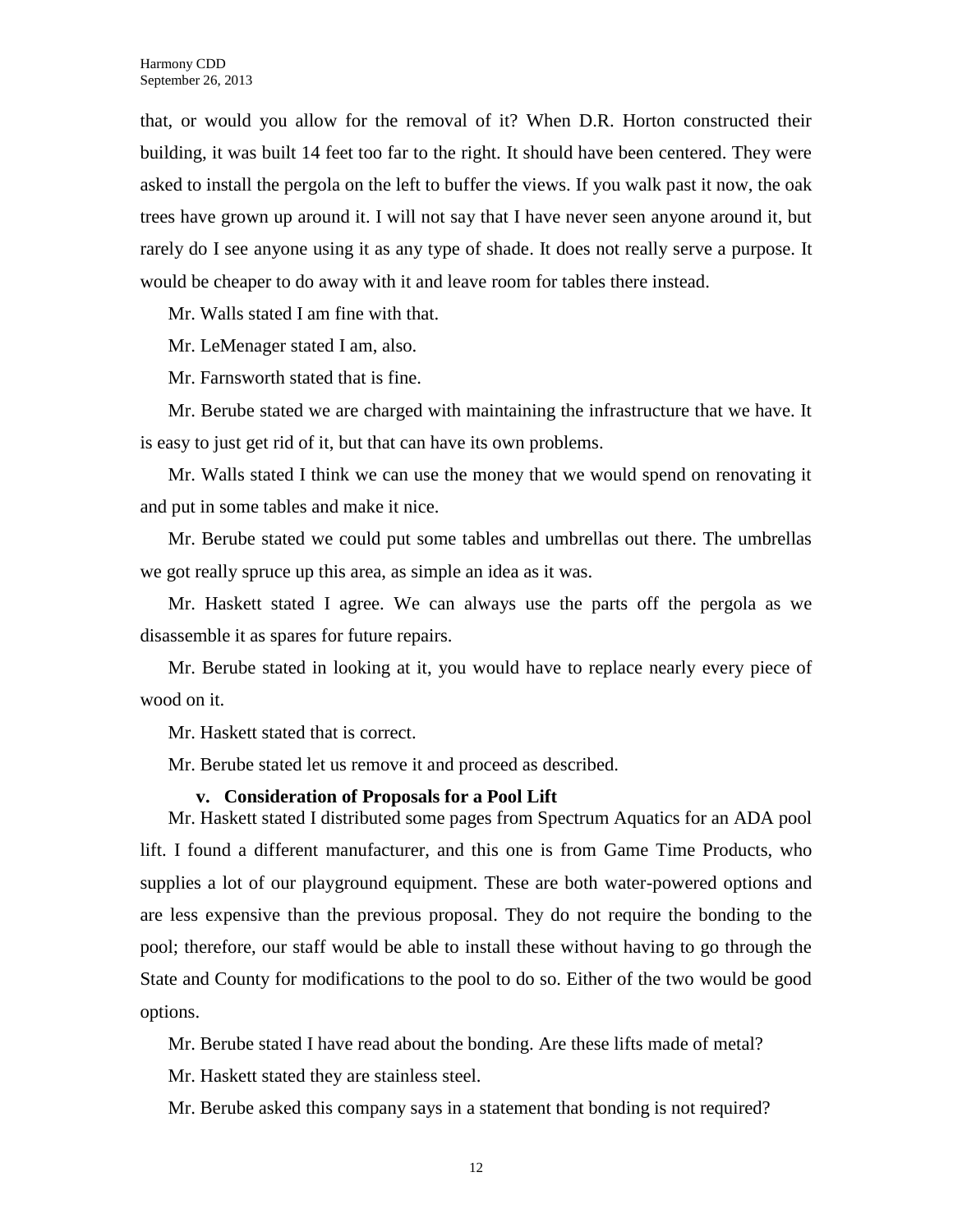Mr. Haskett stated it is put into the ground with anchors and such, but they mention nothing about the bonding.

Mr. Berube stated the bonding and the mounting is not a big deal. It sounds like it is, but even if we have to bond it, it is simply a matter of running a decent size cable from any of the rebar that is part of the pool structure to the metal that would be part of the lift.

Mr. Haskett stated that is correct.

Mr. Berube stated I have read about the bonding back and forth, and there are two schools of thought on it: it is ridiculous, or it is required. Basically, you need multiple electrical faults throughout the whole system, and possibly someone could get shocked under the right conditions just standing in the water. I agree that bonding on something like this is probably ridiculous.

Mr. Haskett stated these are water powered, so in the event of lightning, that is the least of your worries. I provided option 1 and option 2, which are two different brands. I prefer the more streamlined look of option 1, which is about \$1,000 more. I did look on Amazon to compare with other lifts, and I did not see the quality there. These are commercial grade.

Mr. Berube stated there is no doubt that sometimes you get what you pay for. What is the difference between option 1 and option 2?

Mr. LeMenager stated the two pictures look exactly the same to me.

Mr. Haskett stated the difference is subtle, but if you look at the bars going down into the pool, that is where the difference is.

Mr. Nicholas stated the arm is taller and skinnier on one of them.

Mr. LeMenager stated it looks like the more expensive one is taller.

Mr. Haskett stated that is correct.

Mr. LeMenager stated frankly, I prefer it shorter.

Mr. Berube stated the smaller this is, the better. They appear virtually identical except for some fit for spas.

Mr. LeMenager stated I am trying to see where the justification is for an extra \$1,000. Would Mr. Haskett have any problem with option 2?

Mr. Haskett stated I have no problem with option 2.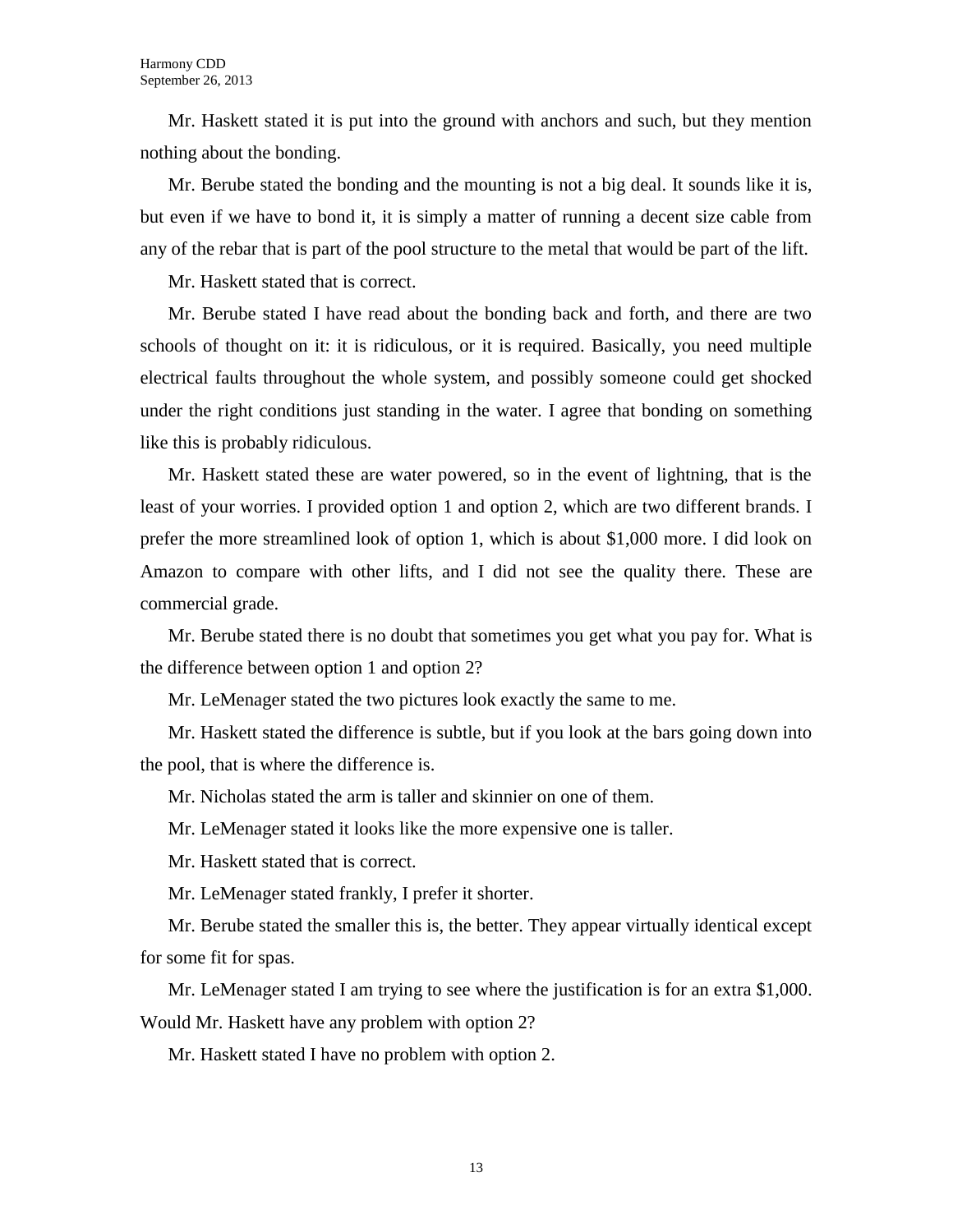On MOTION by Mr. LeMenager, seconded by Mr. Walls, with all in favor, unanimous approval was given to select option 2 for the ADA-compliant pool lift, in the amount of \$4,740, as discussed.

# **vi. Field-Related Invoice Items**

Mr. Berube stated there was an invoice included this month for Cunningham's. Was that the printing of boating agreements?

Mr. Haskett stated yes, the boat user agreement forms.

Mr. Berube stated it is my understanding that every time someone uses a boat, they have to sign one of those agreements.

Mr. Haskett stated that is correct. That is the rule adopted by the Board.

Mr. Berube stated we are planning on a rules workshop next month, and we should consider revising that. I think we could do with a one-time signature on the agreement. We are spending a lot of money on paper for every use.

Mr. Haskett stated we are, and it is time consuming. I have a stack of forms in my office that will never be looked at again.

Mr. Berube stated I presume Mr. Haskett has a list of things for us to consider at the rules workshop next month.

Mr. Haskett stated I do, and I will add that to the list.

Mr. Berube stated I think we are aiming for simplification.

Mr. Haskett stated yes.

Mr. Berube stated there was an invoice from Chapco Fence for gate magnetic locks. Did they wear out? Were they damaged?

Mr. Haskett stated they wore out, probably from the gate slamming shut and people trying to force them open. That is really the only reason we found. It was not short circuited. One was replaced. We purchased two to have one as a standby. Once in a while, we have minor issues with the gates.

Mr. Berube asked it was not vandalism?

Mr. Haskett stated no.

Mr. Berube stated we still have one invoice from Century Link this month.

Mr. Haskett stated it should have said final bill on it.

Mr. Berube stated I did not see that. I saw local service from August 7 to September 6. The one bill disappeared, but this invoice indicates service from August to September.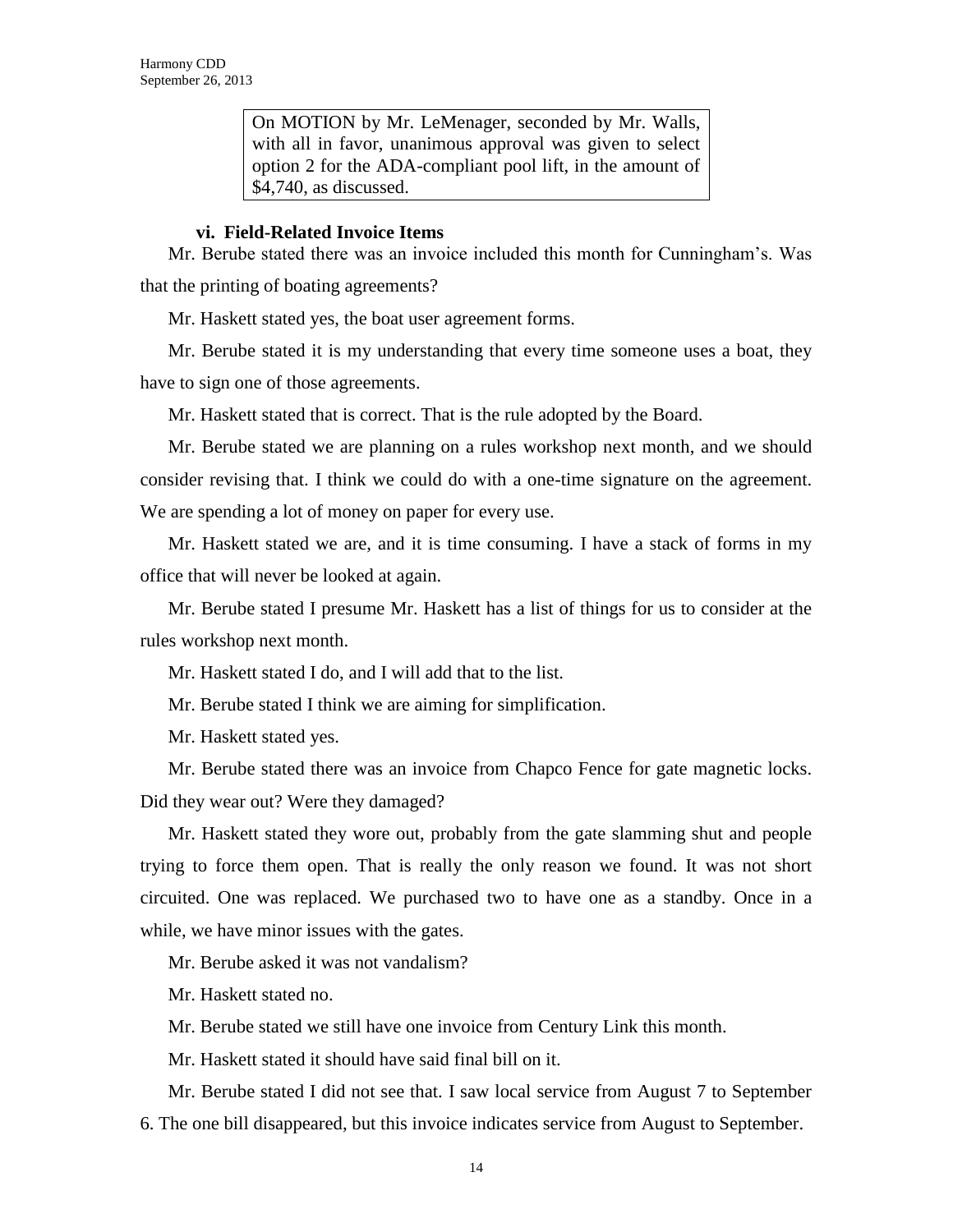Mr. Haskett stated I will check into it.

Mr. Berube stated I have a copy I will pass to Mr. Haskett. There is a bill from Amazon for Irish Setter Men's 8-inch work boots.

Mr. Haskett asked did you see the note that went along with that charge?

Mr. Berube stated no.

Mr. Haskett stated we did a trade-off with one of the staff members who had replacement lights for the tunnels, big commercial lights. He needed some work boots, so we made that trade. I hope it was acceptable to do it that way other than transferring money back and forth.

Mr. LeMenager stated that is fine.

Mr. Walls stated I also questioned it because there was no note, but I have no problem with that.

Mr. Haskett stated I can forward you the note that should have been included.

Mr. Berube stated that is an adequate explanation. I am the first one to advocate for employees, but \$132 for work boots is a lot of money. Now I understand it. My last question is on gasoline usage. Three months ago, we spent \$143 on gasoline. Last month, we spent \$228 on gasoline. This month, we spent \$323. We have the same number of people working: three. I went back three months because we have had three employees since then. Gasoline more than doubled in three months. I know we did some pressure washing and some other things, but the price of gasoline has not gone up; it has gone down. Gasoline is an attractive commodity. Unless Mr. Haskett is aware of why the usage is ramping up, I think we need some sort of control on gasoline usage. It can be as simple as a little form that indicates someone took a five-gallon can and poured it in to the Bobcat with the date, unless there is something that I missed. We have people in that area we do not know. We know our staff, but other people are in and out of that facility. A five-gallon container of gasoline can disappear quickly.

Mr. Haskett stated we monitor it closely. I have not seen any issues with cans disappearing. It is in one particular location, and one person—Mr. Rick Druckenmiller comes to me when we need fuel. I have not noticed any huge fluctuations that would indicate theft or anything like that. We have done a lot of pressure washing, which accounts for a lot of the fuel. You have to fill the tank three or four times a day, which is half or three-quarters of a gallon each time. That would account for it. In the past, I had a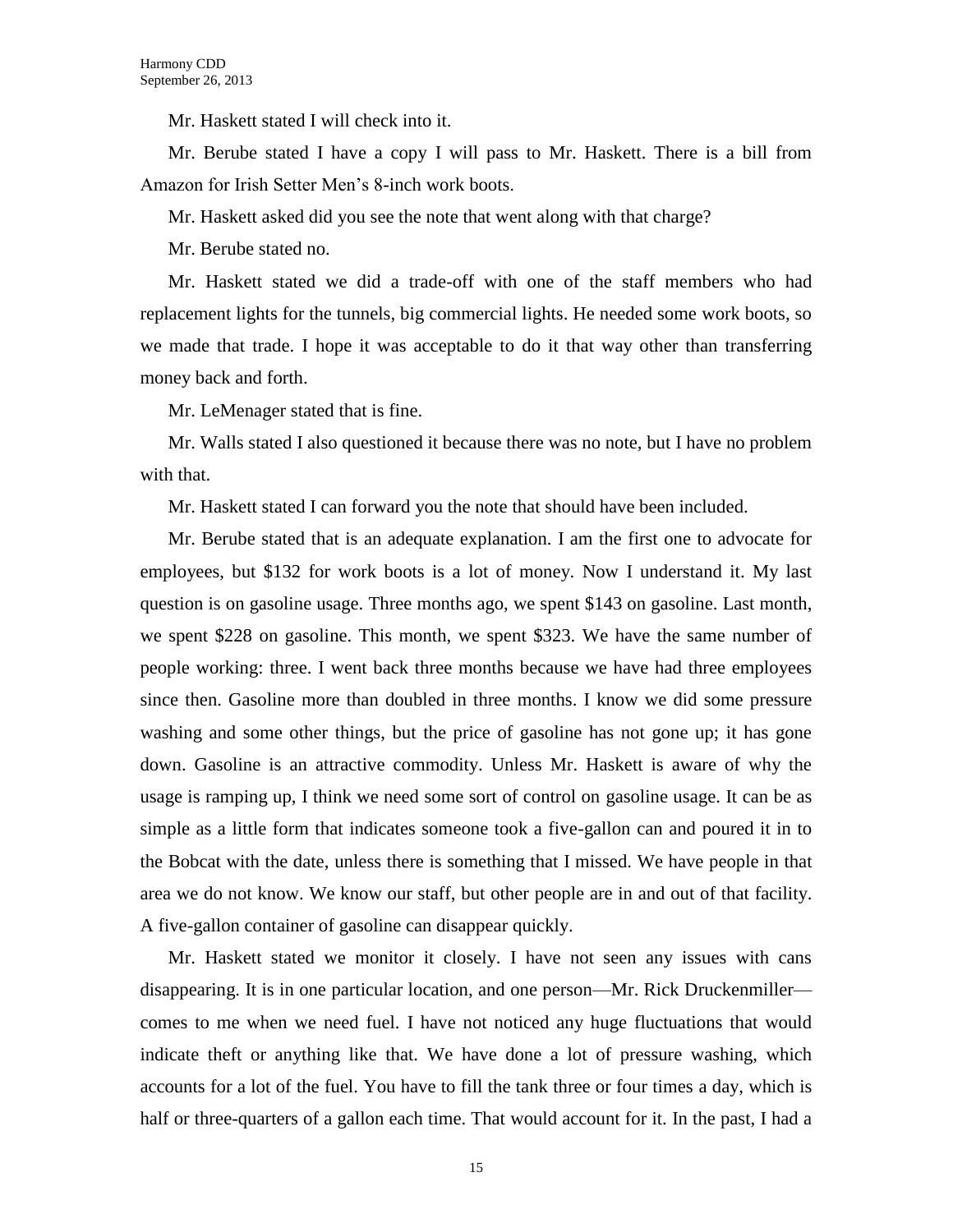sign-in and sign-out sheet, but it did not seem to work well or prove much of anything. Anyone can write anything down. I am open to suggestions for a better system.

Mr. Berube stated I am not saying anything is going on, but you look at trend lines, and the trend line for gasoline is straight up. We have the same number of people. We did some pressure washing, but it is still a lot of gasoline for pressure washing. I understand the tank holds a gallon or two. I do not know if there is a problem here, but before it gets out of hand, the trend line shows we will be buying 30 gallons of gasoline every day. Maybe we have a simple sheet that tells people we are watching. It does not have to be over complicated.

Mr. Nicholas asked where is the gasoline secured?

Mr. Haskett stated it is in five-gallon containers.

Mr. Nicholas asked where are they filled?

Mr. Haskett stated Sunoco, across the street.

Mr. Walls stated this goes along the same lines as what I discussed with inventory, just making sure that everyone is covered. There may not be a problem, and there probably is not one, but we just need to make sure everyone is covered and have some sort of log that shows who took fuel for what purpose on what day. I still need to meet with Mr. Haskett on the inventory items, but I think Mr. Berube is right, something simple that shows the usage. I know it is hard because we do not have a pump that says how much was taken out.

Mr. Berube stated they just carry out the five-gallon containers.

Mr. Haskett stated that is correct.

Mr. Berube stated it is pretty easy to estimate how much was used.

Mr. Walls stated they are still just writing down their estimate of what they used.

Mr. Berube stated we are not pointing fingers at anyone. We need to have controls. This is a business. It is the people's business, and shame on us if we do not monitor where everything goes.

Mr. Nicholas stated there is a lot of temptation on gasoline. I think we are foolish to think that is not a possibility. It is worth talking about. The problem with fuel management systems is they far exceed any shrinkage that you are seeing, and I see this because we own fleets of equipment in many places. It is more about manual tracking.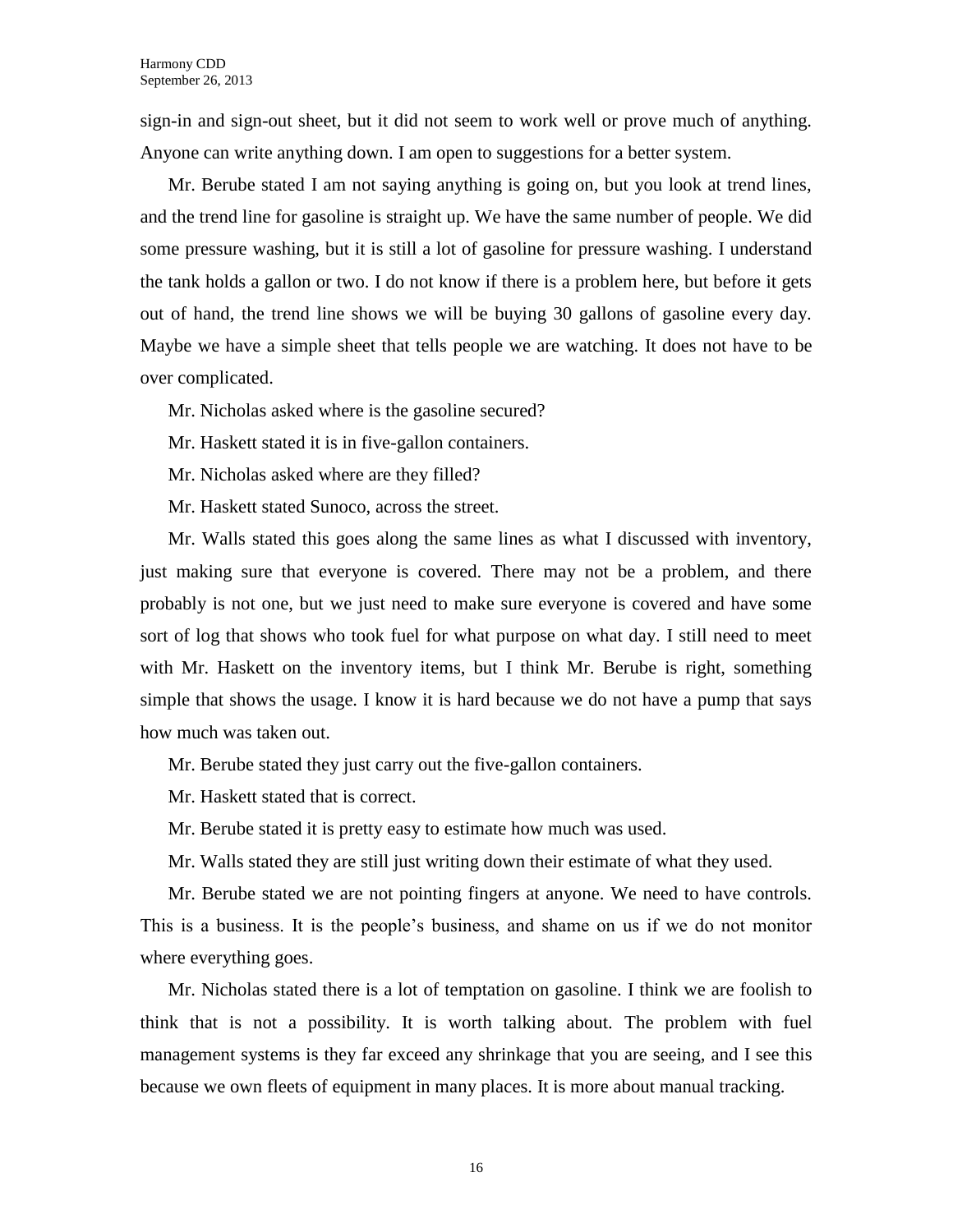Mr. Berube stated if the people who handle it think they are being watched, sometimes problems just disappear.

Mr. Haskett stated we will improve on this process.

Mr. Walls stated there was a large bill from Sprint. Did we switch to Sprint?

Mr. Haskett stated yes.

Mr. Walls stated I am guessing it was at a savings.

Mr. Haskett stated yes.

Mr. Berube stated it is hard to see it because they billed us for a partial month and a full month, as well as equipment purchases. We now have an iPad for irrigation maintenance. It includes the purchase of three phones. I looked at the bill, and the only thing that is missing from the original agreement is the \$100 number port-in credit. We have not received that yet but it comes from Sprint on the  $61<sup>st</sup>$  day of service, which is fine.

Mr. Walls asked is there old equipment to turn in?

Mr. Haskett stated it is still in my office. They said they would give us \$20 to \$30 each for the iPhones.

Mr. Berube stated I looked in eBay and they are worth \$60 or \$70. If the Board agrees, you can give them to me and I will sell them on eBay on behalf of the District.

Mr. Walls stated that is fine, if it is worth all that hassle.

Mr. Berube stated I will sell them on eBay.

# **vii. Consideration for Additional Field Staff**

Mr. Berube stated I have a summary to distribute to everyone of what I am proposing, which is one more staff person. This is more looking forward. As Mr. Rinard mentioned earlier in the meeting, it is not always easy to hire people. It does take time. First, I would like to have two staff people receive certified pool operator training to maintain the pools, which would eliminate Robert's Pools. While that contractor does provide clear water, I think we can get better pool service overall. There are a lot of things that are lacking, in my opinion. Second, pool security is an issue, as a resident raised earlier in the meeting. This year, we spent a little money with the sheriff's office, which provides a big symbol that we are watching, but the deputies are not going to check access cards and they are not going to get into things other than horseplay and criminal activity. We need people on staff who will check access cards and watch what is going on. It is additional eyes on the facilities and would include spending time in the facilities, largely during the five or six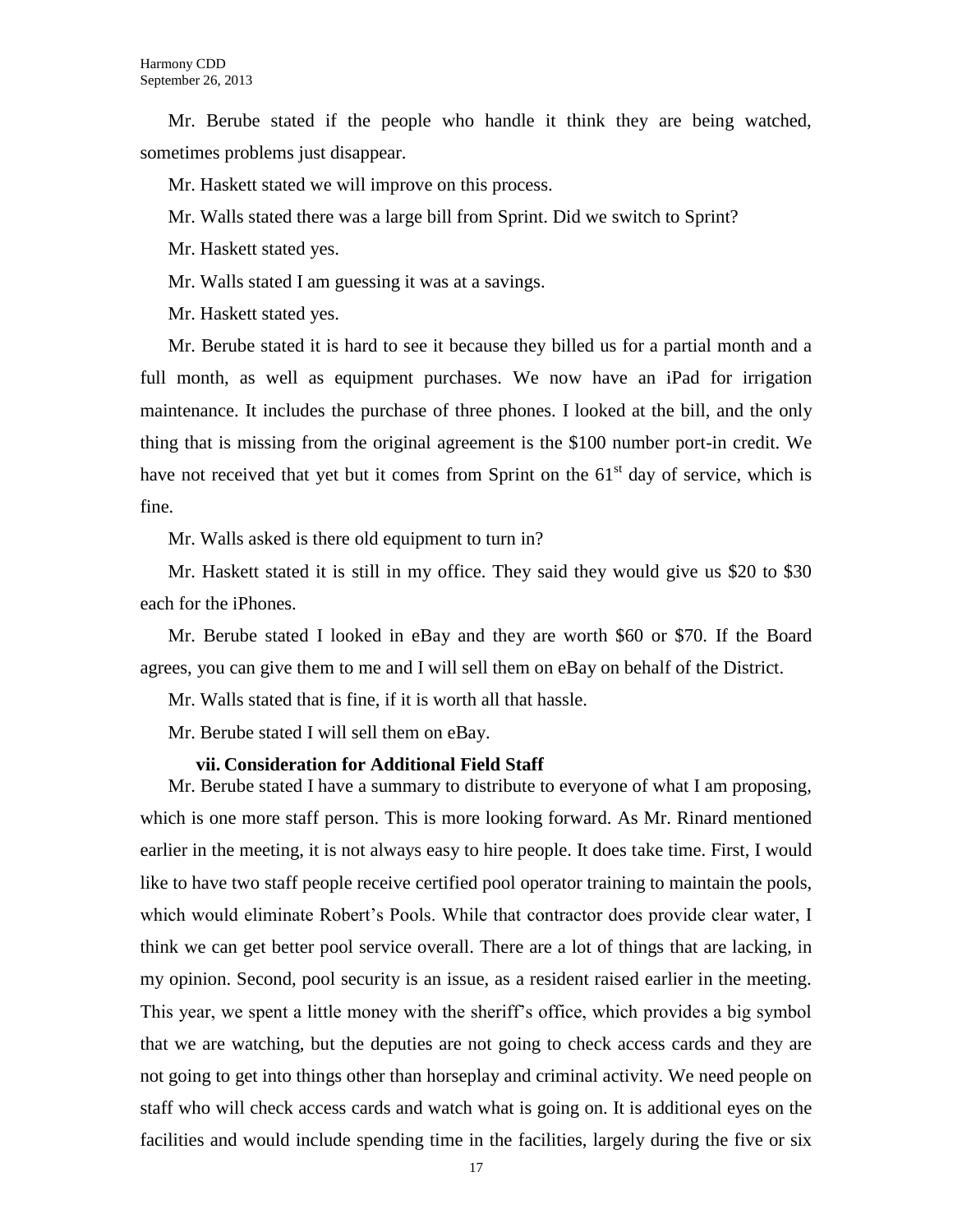months of pool season. During the non-pool peak season, we have sidewalk repairs that we have spent a lot of money on recently. There are dozens more panels that need replacement. Sidewalk repair is not cheap. The last time, I figured that bill at about \$50 per square foot for panel replacement. We replaced 2,000 square feet, and it cost \$11,000, which is about \$50 per square foot, or \$800 per panel. When this fourth person is not working primarily with the pools, we can switch, along with other staff members, in doing sidewalk panel replacements ourselves in-house. There will be an equipment cost for that, and I understand it is not free, but we would have fairly decent control in-house.

Mr. LeMenager asked did we budget for an additional staff person?

Mr. Berube stated yes, the way the numbers work out, there is \$30,000 in the current budget for what we anticipate to be a half-time person. It is hard to figure that out exactly because we moved it around. Looking at the current monthly costs of staff, we have about \$30,000 there. The current pool service is about \$15,000 per year. I anticipate we will spend a couple thousand dollars a year on pool security, which may or may not be effective. I took the liberty of taking half of the sidewalk cost and putting it on the plus side. We have about \$52,000 in the budget right now for these items. The estimated fulltime salary is about \$50,000. Pool operator training should cost about \$2,000. If you take the other half of sidewalk repairs and put it in, that adds \$5,500, so the subtotal is about \$57,500. Looking at these numbers, that means we are adding about \$5,000 annually to have a fourth staff person. It probably would not be for a full year because it will probably take several months to get someone hired. This is largely forward looking. The fourth person would not only be attached to pools or sidewalks but some available time where he can assist the other staff members.

Mr. Farnsworth asked what happened to the part-time position? How are you going to go about that?

Mr. Berube stated that is where I got \$30,000. We anticipated a part-time employee, but just seeing the way things work, I do not think a part-time employee really works. I think you need someone full-time who is integrated. A part-time person shows up and asks what he should do today, and he hangs on the full-time staff people looking for direction. We need someone who is independent and ready to work.

Mr. Farnsworth asked do we have a lifeguard at any of the pools?

Mr. Berube stated no.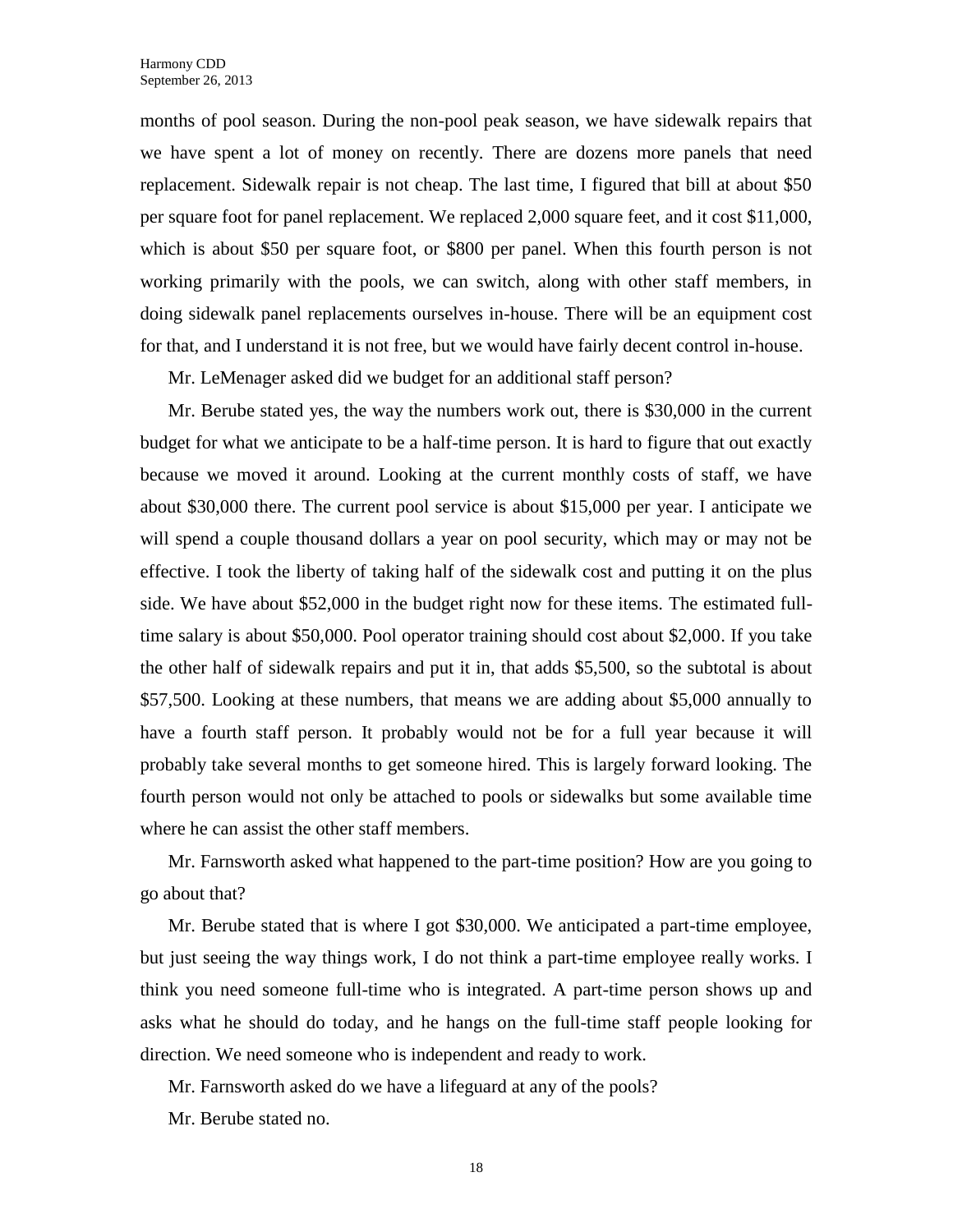Mr. Farnsworth asked can this fourth person serve that function?

Mr. Berube stated as part of the pool operator training, I suppose they could take CPR training and perhaps lifeguard training, if that is the way we want to go. I do not anticipate this person would be at the pool all day. Someone would largely be assigned to the pools to do chemical testing and look around at what is going on, but they are not necessarily going to stay in the pool enclosures all day. They will be flexible in moving around as needed.

Mr. LeMenager asked you are suggesting that we get rid of the pool service that we currently have?

Mr. Berube stated yes.

Mr. LeMenager stated my concern is pools are something where the County does come and check up on us. You are suggesting two people be qualified to do that.

Mr. Berube stated yes.

Mr. LeMenager stated there is some risk there, going from a professional pool company that keeps us legal and going to a couple staff people we have trained that may have some turnover.

Mr. Berube stated it is not our training. It is certified operator pool training. They would have a certificate.

Mr. LeMenager stated I understand, but you may still have turnover. There is a little risk. In general, I am in favor of the proposal, but I want to hear what Mr. Haskett thinks.

Mr. Haskett stated I do not have any issues with the current pool cleaning company. I think they have done a very good job. I understand Mr. Berube's concept of wanting to add more staff. If we can get the right people trained for it, then I do not think there should be an issue. The only thing I want you to be aware of is, when you are a certified pool operator, that does not give you the ability to make any repairs on the pool. We would still have the cost associated with things that the current pool company does, such as changing out chemical feeders and other minor repairs. We would still have the backup of other various suppliers to be able to get repairs accomplished. It makes me a little nervous.

Mr. LeMenager asked would it be safe to say that all these little things will cost a lot more if someone comes out who does not have a bigger contract with us?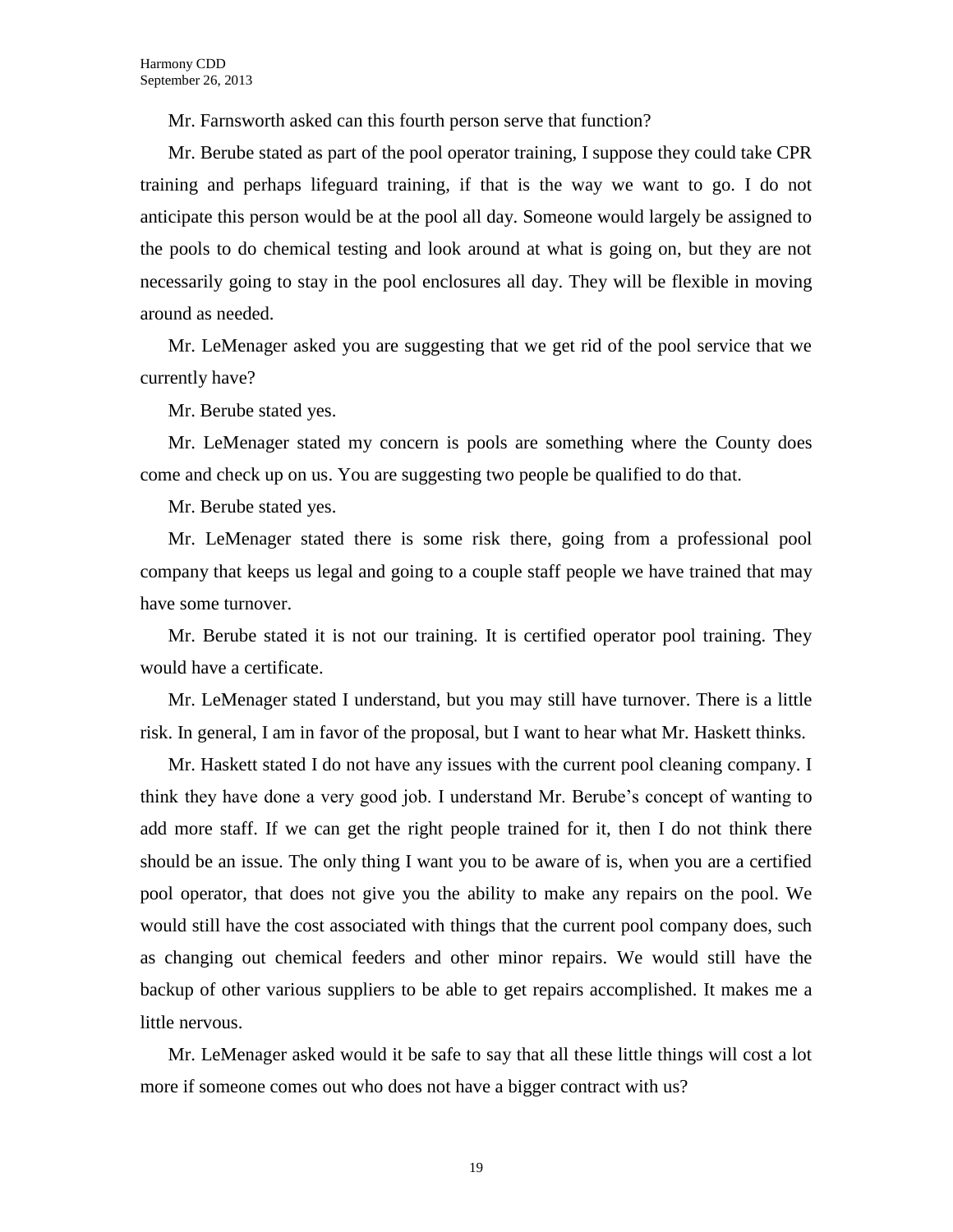Mr. Haskett stated most likely. The current company does some things, like the chemical feeder, as part of their normal service. We are billed for the feeders but not for her time involved in it. They have been very good to us, but that will not last forever. Companies come and go. My major concern is the quality of the pool. Pools are the first thing for residents to have concerns over, especially when your children are swimming in there. We hear it all the time, and that is a liability I am concerned about, when you are talking chemical analysis. It takes a special person to do chemicals in a pool.

Mr. Berube stated that is the reason you send them to school and get them certified with a certificate, as with anything else. That is how the people who do the pools now get involved with it. They are all licensed. To the extent of repairs, I agree that repairs have to be done properly. Once again, the staff members we have here are smart. Much of what goes wrong with the pools, I have seen Mr. Haskett fixing and a lot of it is pretty simple. When the repairs are bigger, we have Spies or someone else come out and charge us for repairs at times, anyway. I think it is a blend. I have had pools most of my life. They are not commercial pools, but the theory is the same on a bigger scale. Our pools run 24/7 with the pumps, and most of the chemical feed is done automatically. There is certainly some balancing done. One of the reasons the pools are nice and clean is because we pay to have those pumps running all day and all night, as well as having the automatic feeders. I would not propose this if I did not think our staff had the ability to get involved in this.

Ms. Burgess stated if you decided to try it and for whatever reason you want to go back to Robert's Pools, that is always an option.

Mr. Berube stated yes. The key is, every once in a while, there is raccoon feces in the pool or diaper mishaps or various other things. If we have a couple employees who are certified, they will know the law, which is very specific when feces get in the pool. I would think for an immediate response basis, our staff is handling it now. It happens more often than you think. We had half a dozen incidents this year.

Mr. Farnsworth asked how are raccoons getting in?

Mr. Berube stated they come right through the fence and they sit in the corner when the water level is down on the shelf. Raccoons get into everything, including the trash. We will need to address the sidewalks at some point. We can continue to spend a lot of money repairing sidewalks, or we can have our staff do it.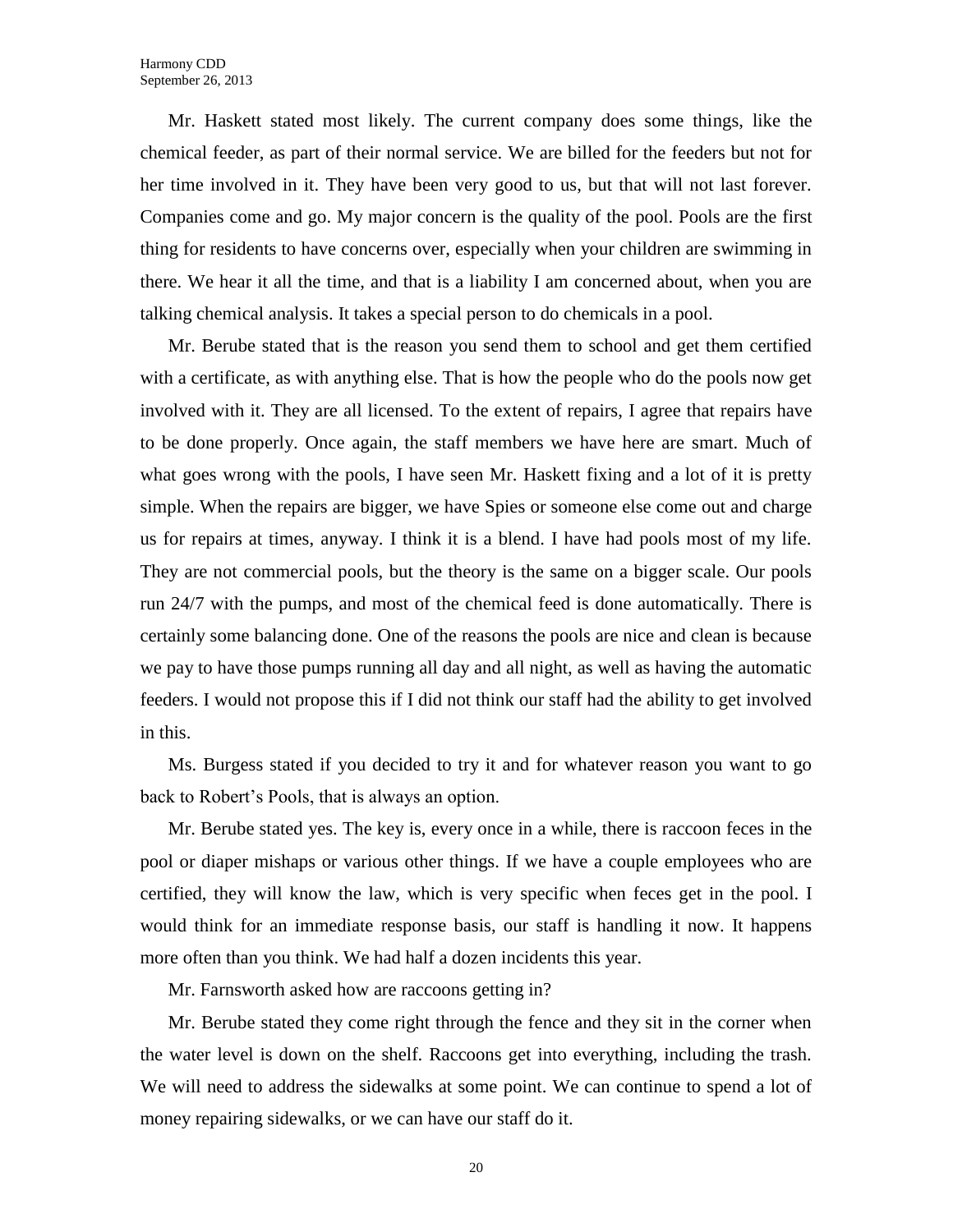Mr. LeMenager stated Mr. Gary Moyer has mentioned that Celebration has two fulltime employees who do nothing but sidewalks.

Mr. Berube stated we will need some equipment, such as a diamond-cutting saw for cutting out the panels, an electric jackhammer to break them up, and some other minimal equipment. There are dozens of blue-painted and orange-painted sidewalks, and others that are not painted yet. We are going to be in the sidewalk business

Mr. LeMenager stated we are definitely in the sidewalk business. For residents who are new to this sidewalk discussion, there is a fundamental flaw in the design of traditional neighborhood developments, which is the space between the sidewalk and the road is too narrow. Our sidewalks will continue to be destroyed, and this will go on forever. Whoever came up with the traditional neighborhood development concept back in the 1950s was not an arborist. So every community in the United States that follows this particular design style has this exact same problem, and we will have it forever, as well.

Mr. Berube stated if we are going to spend money to get people certified to do this kind of work, I think as part of that additional training and additional work load, I would not have a problem giving them a little more money in their salary. We will let the development company decide that as their employer, but from my perspective, if you are going to invest money in people and get them trained and ask them to do more work, then they would probably appreciate a little more money.

A Resident asked would you repeat the figures you mentioned earlier about replacing sidewalks?

Mr. Berube stated it was \$11,265.

The Resident stated that is \$50 per square foot.

Mr. Berube stated you are correct. I moved the decimal point incorrectly. So it would be \$80 per panel instead of \$800. Whatever it is, we are spending a lot of money on sidewalks and we are at the mercy of an outside contractor. They did a decent job, but there were a number of complaints after the fact regarding cleaning up. They walked onto my porch and used my electricity and my water from the spigot. I really did not care, but it would have been nice to be asked to use it. With our staff, we would have a little more control over that.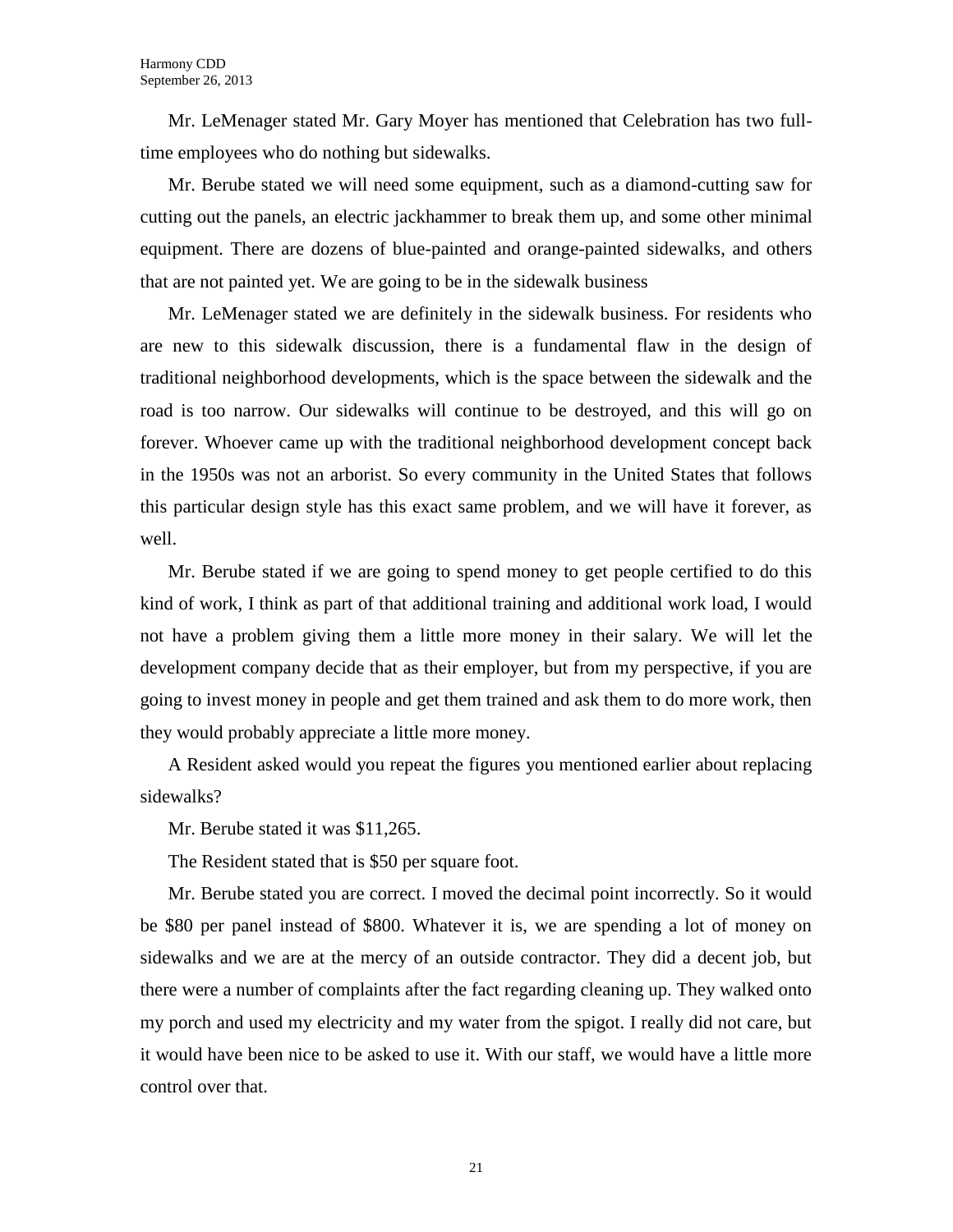Mr. Walls stated I need more time to digest this. I will defer to Mr. Haskett to tell me what the staff can do and is willing to do and what we can use a fourth person for. I think the pool activity is fine, but they will not be there all day. A lot of the problems the residents are having at the pools happen at night with people jumping the fence, and the staff person will not be there then.

Mr. Haskett stated we will certainly do anything the Board wants to accomplish on that theory. As long as the money is there, we can certainly make it work. If it is for future cost savings, we can certainly make that work. I think we can keep a fourth person very busy. There are a lot of things to do. When we take on extra projects, like the shade structure, it takes away from their normal daily duties, such as trash, bathrooms, and irrigation. It would be beneficial, as long as the numbers work out for it to be cost effective, by getting rid of the pool company. I am not sure about the numbers, but we will do our best to make them work.

Mr. Berube stated I see three employees who are really busy right now. We already have three vehicles, which is always a consideration when we hire additional staff. We need a way of getting them around. Typically, most days we would not have four employees on staff. When we do, it could be because two guys are working on a big project. So the need, as I see it, for a fourth vehicle is not there yet, which reduces the overall cost of adding another staff member. We already have three vehicles to move around, so that is the advantage there. If they became certified pool operators, then Mr. Haskett's scheduling could be such that one pool operator is here all the time.

Mr. Walls stated I would hope that we could also mitigate some overtime needs, like when some of the staff gets here early for boat reservations. We might see some savings there, too, possibly.

Mr. LeMenager stated I would not be opposed to adding a full-time fourth employee and keeping the pool company.

Mr. Berube stated for a certain period of time, we will have to keep the pool company. There will be a transition for maybe half the year or more. We do not know how long it will take to get someone certified. They need to be trained, and it would be nice if Robert's Pools knew it was coming and she would help with the transition from her company to our staff. I am sure she would accommodate that.

Mr. Haskett stated I am sure she would. I expect nothing less from Robert's Pools.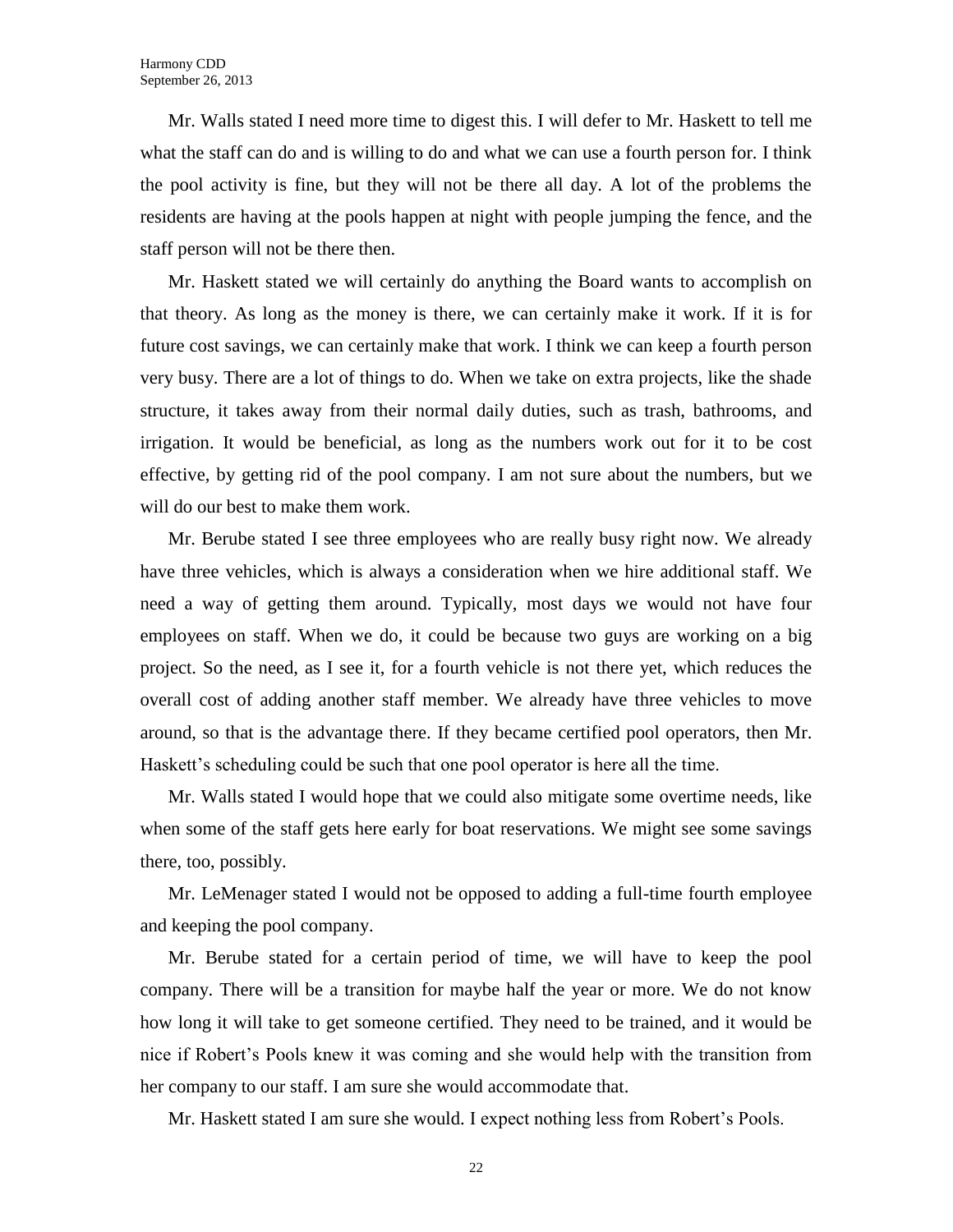Mr. Farnsworth stated I am leery of it.

Ms. Kassel stated the sound quality of the connection is abominable. I have only heard about 20% of what some of you have been saying. I understand we are considering hiring another employee. I did not hear all the arguments for it, so it is hard for me to have an opinion because I did not hear all the conversation.

Mr. Berube stated the most important part probably is that Mr. Haskett feels we can keep a fourth person busy within the parameters of the proposal that I presented. Budget wise, it is about \$5,000 additional each year to funds that are either already budgeted or will be spent for a fourth person.

Mr. LeMenager stated Mr. Haskett also has some concerns about getting rid of the pool company.

Mr. Berube stated there will be a transition from the pool company to our staff, and there will be some time to get our staff members certified as pool operators.

Mr. LeMenager asked do we need to decide this today? I heard Mr. Walls say he would like to think about it.

Mr. Farnsworth stated I would like to table this for now.

Mr. Walls stated I would appreciate some time to look at this further and maybe come up with some specific job duties and a description.

Mr. LeMenager asked has Mr. Haskett seen this before?

Mr. Haskett stated Mr. Berube has kicked around the idea and we have discussed it.

Mr. LeMenager stated this is the first time you have seen it formally.

Mr. Haskett stated yes.

Mr. LeMenager stated in general, I like the idea. Let us give everyone a chance to think about it and decide next month.

Mr. Berube stated Mr. Moyer's office will forward a copy of the proposal to Ms. Kassel, and we will discuss this at our meeting next month.

### **viii. Miscellaneous Field Issues**

Mr. Berube stated there is a missing bench and a trash can around the dog park area. There is a square plot for the trash can, but it has not been there in several months.

Mr. Haskett stated that is being replaced. It was damaged and we are moving it to the little park where the sidewalk comes together since that was a bad location for it.

Mr. Berube stated behind that area to the left is a rectangular cut-out along the fence where there used to be a bench.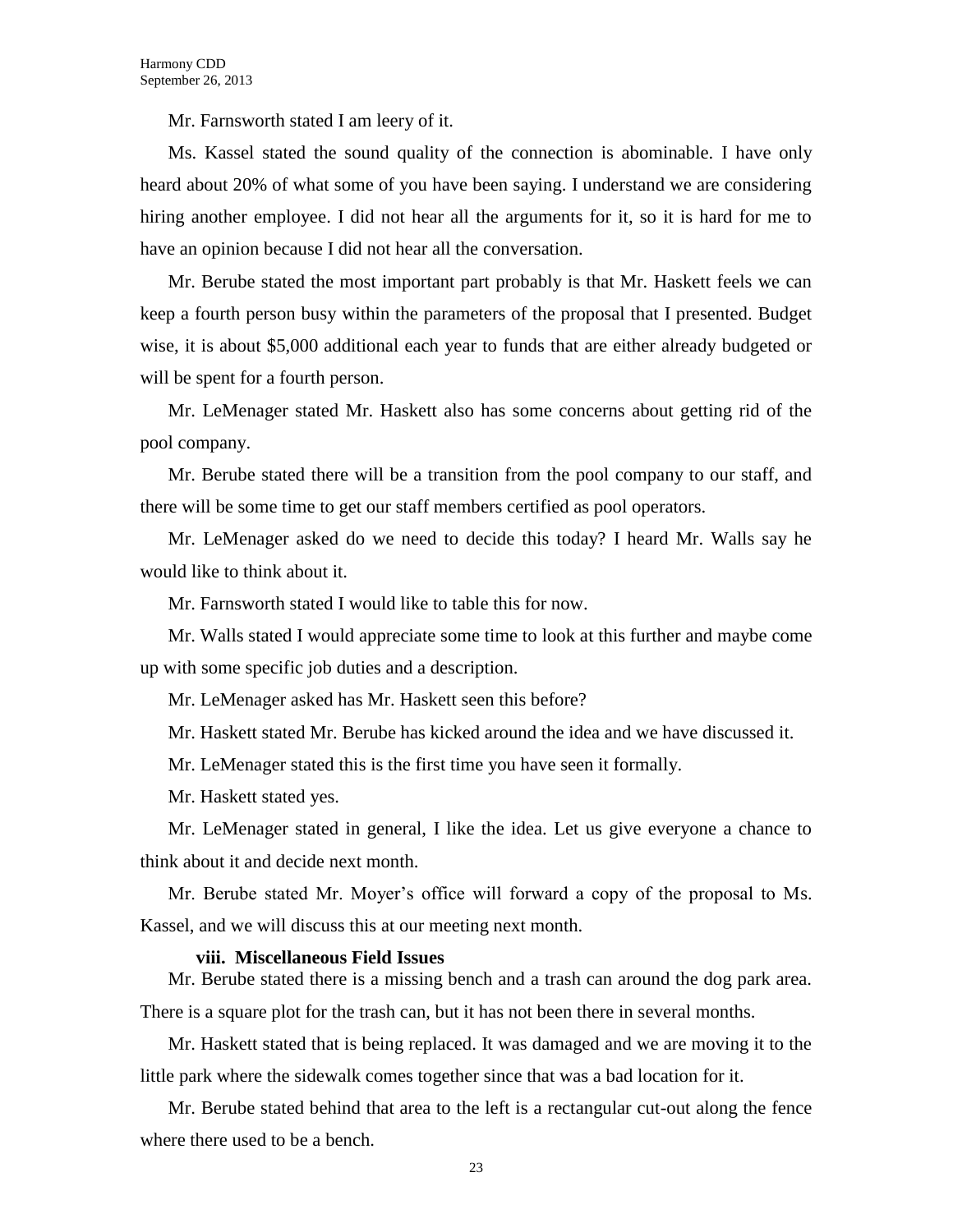Mr. Haskett stated that bench was also damaged and we were not able to identify who did it. There is also a picnic table where we are using parts and having AmeriTrail make new legs for it since that is less expensive. It will be similar to what we did right behind the swing set.

Mr. Berube stated when we removed the fence around the dog park playground, we said we were going to landscape around it. Is that on the list for Davey to do?

Mr. Haskett stated no, but it should be.

Mr. Berube stated I think the boards are still in the ground, and it needs something to set it off, some sort of sprucing up.

# **FIFTH ORDER OF BUSINESS Developer's Report i. CDD Defaults**

Mr. Nicholas stated Ms. Kassel asked a question at an association meeting, wanting to know how many CDDs have gone into default and how many bonds have gone into default, which I thought was a good question. I did not have the exact number then, but we knew it was a large number. I looked it at our database, and there were \$325 million in defaulted bonds in Osceola County alone. I stopped counting in the State at \$5 billion in defaulted CDD bonds. There are a few nearby that have gone through some issues, and they had much bigger bond issues than Harmony has in terms of the size of the debt.

Mr. Berube stated for audience members who may not understand the significance of that, this entire facility is built through the issuance of municipal bonds. The majority of your CDD fees every year are to pay back the debt on those bonds. The debt service is much bigger than the cost of operations. Basically, if the money dried up here, we would all be facing a huge debt obligation or having it go into default. Harmony Development Company pays about 70% of the cost of those bonds. The reason bonds usually go into default is because the developer looks at the big picture, realizes they are not going to make any money, and they walk away to leave it in the hands of the home owners. It is a risk when you buy into a CDD. It is one you take on, knowingly or unknowingly. The point is that the developer here has stood through the thick and the thin of this and maintained their obligation to keep all of us in a place that looks like this. I do not think they are going anywhere ever. Financially, your community is very strong, largely thanks to the checks that the developer writes every month.

Mr. Nicholas stated eventually we will go somewhere.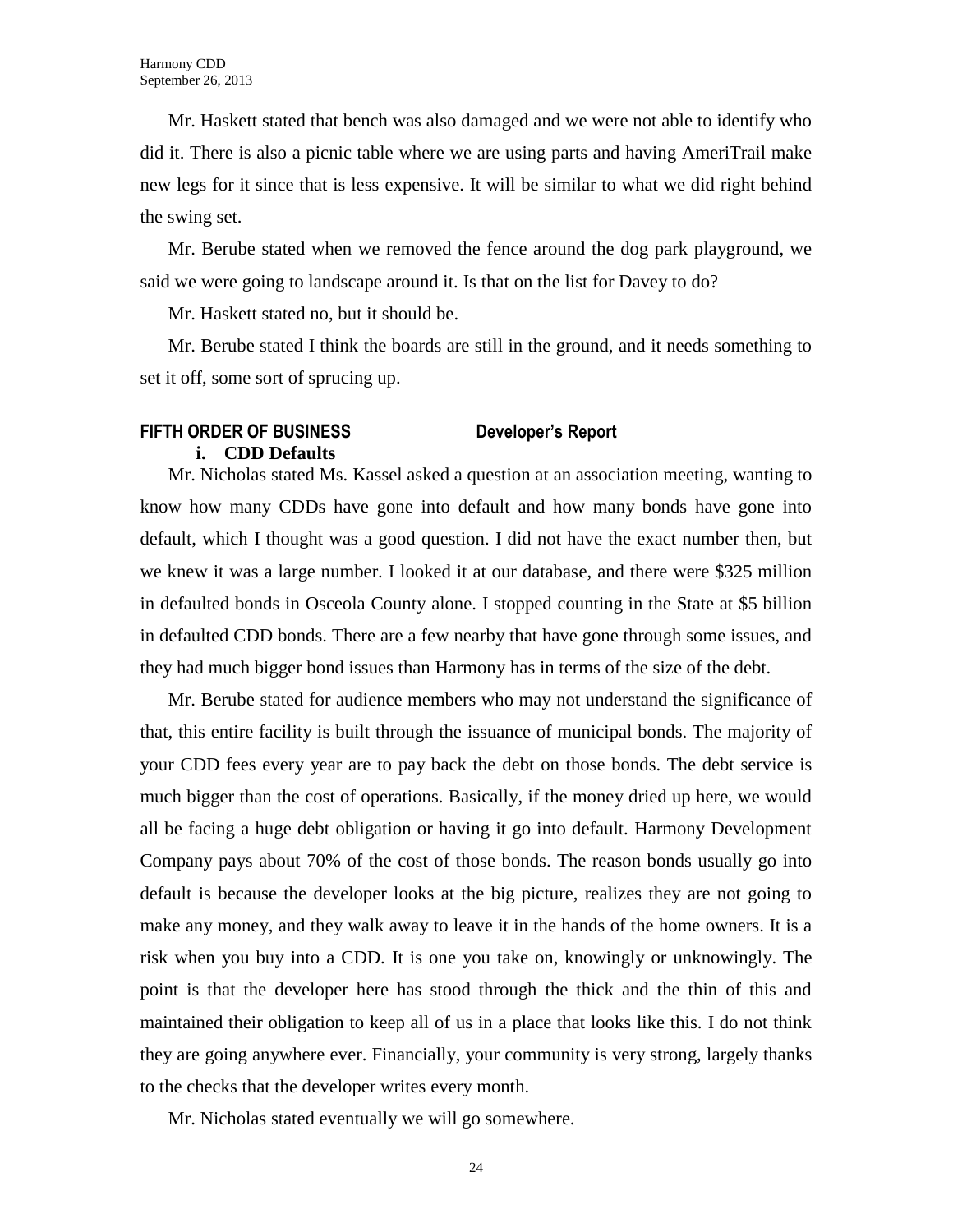Mr. Berube stated that is the key. There are some residents who think the developer is bad and does everything wrong. But they pay the majority of the bills, and that is important to all of us. When places go into default, things change. You do not have the ability to hire another employee to manage the swimming pool. You have to wonder if you have enough money to pay the electricity and the chlorine to keep the pool going. It is a very different outlook. We are very stable in Harmony.

Mr. Nicholas stated I wanted to follow up on Ms. Kassel's question from the other meeting.

# **ii. Alley Inspection**

Mr. Nicholas stated the District engineer contacted us and he will be here Monday. We are going to inspect some of the alleys that I think he will recommend to be first on the replacement cycle, including some things like drainage slope and deteriorating asphalt. He apologized that he could not attend today's meeting.

# **iii. Interlocal Agreement with the School District**

Mr. Nicholas stated the District's legal counsel will mention that we had some discussions on the 0.2 acres outside the Harmony Community School that is due to be transferred to the CDD for landscape maintenance. That agreement was on the agenda for the School Board. They sent me the interlocal agreement and the quit-claim deed language, which I forwarded to the District engineer and the District's legal counsel. We received the attorney's comments and forwarded them to the School District's attorney. There is one thing left, which is probably minor, but most of the CDD's comments were accepted. That should be back on the agenda at the School Board, provided we can proceed to give that to the School Board in a week or two. I will let you know when we get on their agenda.

# **iv. OUC Street Light Agreements**

Mr. Nicholas stated we continue to attempt to negotiate on behalf of the CDD for better terms, a release of debt, shorter maintenance periods, and other items. We met last week and I am meeting with them tomorrow. There are nine contracts in total, when you consider the neighborhood lighting as well as the phasing infrastructure for the roads. There are nine contracts because they all happened over time as blocks of lights came online. The oldest of those contracts is a little more than 10 years old. The newest is about four or five years old. I am expecting at some point very soon to be able to come back to the Board and share what OUC is prepared to do. With all negotiations, there is a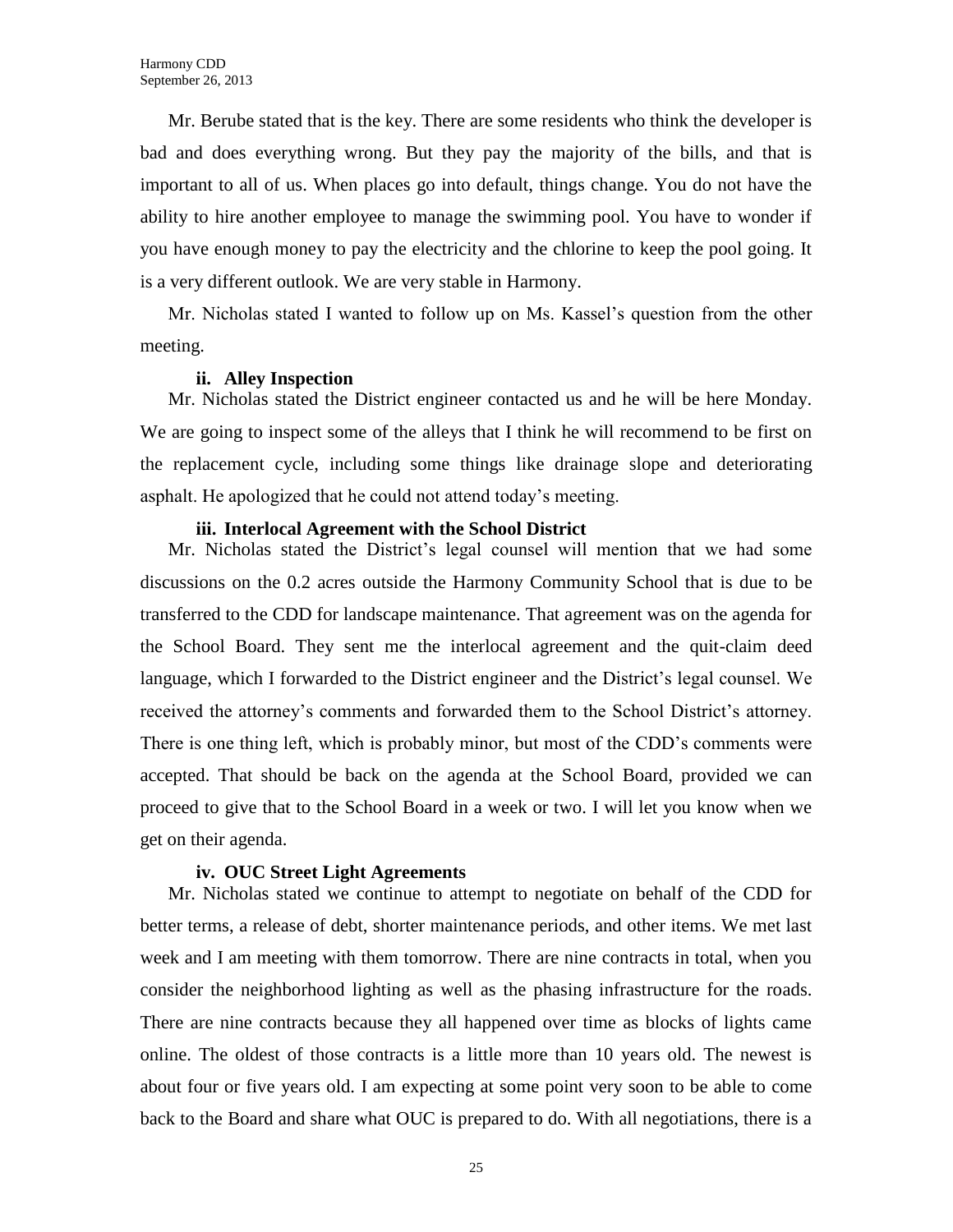give and take. I think you will see some of that in whatever potential offer comes from them. Our goal is to reduce the carry costs of the operation and maintenance for the CDD on a monthly basis. We are addressing that monthly cost, but we are also keeping in mind the present value of money, interest rates, and those related things. I will be able to come to the Board soon and hopefully explain the options.

Mr. Berube asked is each of those contracts on a 20-year basis?

Mr. Nicholas stated yes.

Mr. Berube stated I read the agreements, but I do not remember what happens after 20 years. Something changes. You can ask OUC to take them out, which they will but they will charge you for that. Or you can continue with the poles. Is it then just operations and maintenance?

Mr. Nicholas stated it is just maintenance and energy. The utility company will always own the street light infrastructure. The light poles in the ground in Harmony are part of the utility's distribution network, so it is not like we buy the pole and then we own the pole. The utility company will always own the pole. The payback is to pay them back for the hard cost of the pole itself as well as their installation, but you will never own them. That is critical to this discussion. Because you will never own the poles, OUC is reluctant to relinquish the maintenance duties to a third party because it is their property. They want to have a handle on that. There are ways to negotiate the basis of costs and the scheduling and those things, whether they retrofit them with LEDs a couple years from now or something else. There are ways for them to justify that and it is part of the big picture. It is important to remember that OUC is not a private company. OUC is a governmental entity, and they have specific parameters within which they lend money for these poles. They cannot just negotiate with us to reduce the interest rate, even though we may deserve a better interest rate. It is governed by a State Commission. One of the alternatives is potentially to take one of these contracts and buy it out and try to negotiate the premiums down or whatever else might be involved. The CDD has some cash. We have a tremendous relationship with OUC. There will be a trade-off. I do not know what it will look like yet, but we will present the facts. I suspect it will be a mix of presentvalue discussion of cash, a raw whole-dollar payback, and annual and monthly expense reductions. I think it will be all those things wrapped into one recommendation. We are getting close, but as I said about six months ago, this is dealing with a government. If it is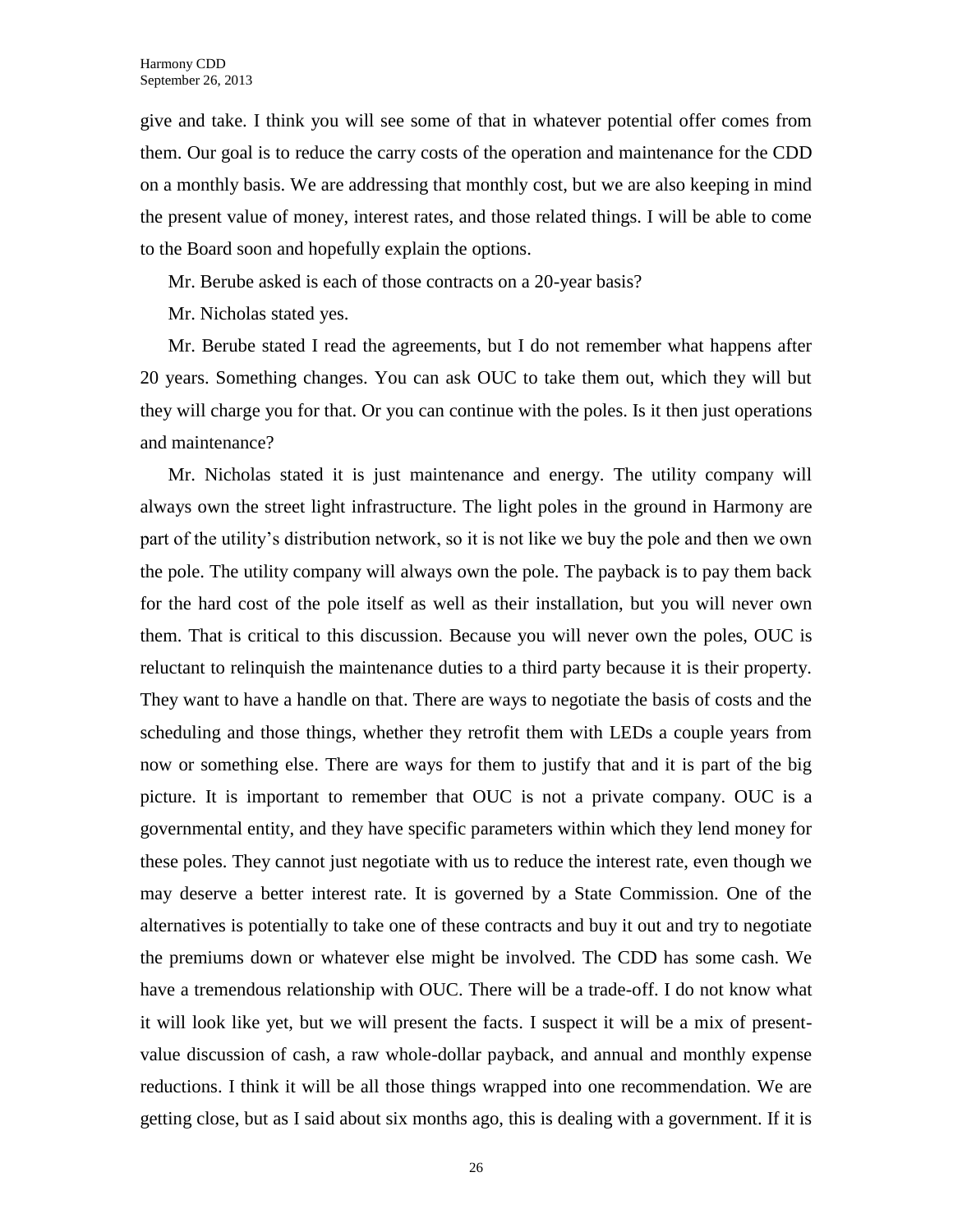tabled at a meeting, then it is a month before it comes up again. This is the process, but we are dealing with the CFO of the company and his top people. We will have something very soon.

Mr. Berube stated for the benefit of the audience, you may be wondering how much it costs for street lights. Our cost is \$384,000 annually to have the street lights. It is a big number. That is why we are investigating what alternatives there might be to continuing to pay this bill every month. There are positives and negatives. We watch every dime we spend. When there is \$384,000 we are paying, we ask ourselves what we can do. To that end, there is another block of lights coming online.

Mr. Nicholas stated we will not sign up for any new contracts until we have something addressed with these. We have some time since that neighborhood will not come online until March. I think this is the right time to be talking about this. OUC has already volunteered some concessions. It is a healthy discussion, and it will be positive for the CDD. If the CDD is no longer in the hands of primarily the developer as the landowner and major assessment payer, all your lots are platted. So all your CDD assessments are collected through the tax collector. In November, everyone gets their real estate tax bill, and the tax collector distributes that money. But you have an annual budget, so you are spending money every month. The CDD manager and accounting group have to figure out how to manage that cash when they get a large receipt of money in the fall and how to make that last until September of the following year to pay the bills in July, August and September. In those scenarios, resident-controlled CDDs will often set a high operating reserve policy limit so they have up to three months of operating reserves on the sidelines, should anything not be able to stretch to the fiscal year. It is quite common. This Board has a similar policy with operating reserves. It has a threemonth policy for operating reserves. The difference here is, on the operation and maintenance, the community is spending somewhere between \$100,000 and \$120,000 per month for operations and maintenance in Harmony. I get a bill for \$77,000 of that every month. This CDD does not have the same cash management risk as a 100% residentcontrolled CDD. If you receive your salary paycheck once a year and you still have to buy groceries 11 months from then, you would have to be really particular about how you save that cash. Here, we are supplementing the monthly cash in the reserve amount. The reason I bring this up is that I suspect the OUC solution may require us to look at some of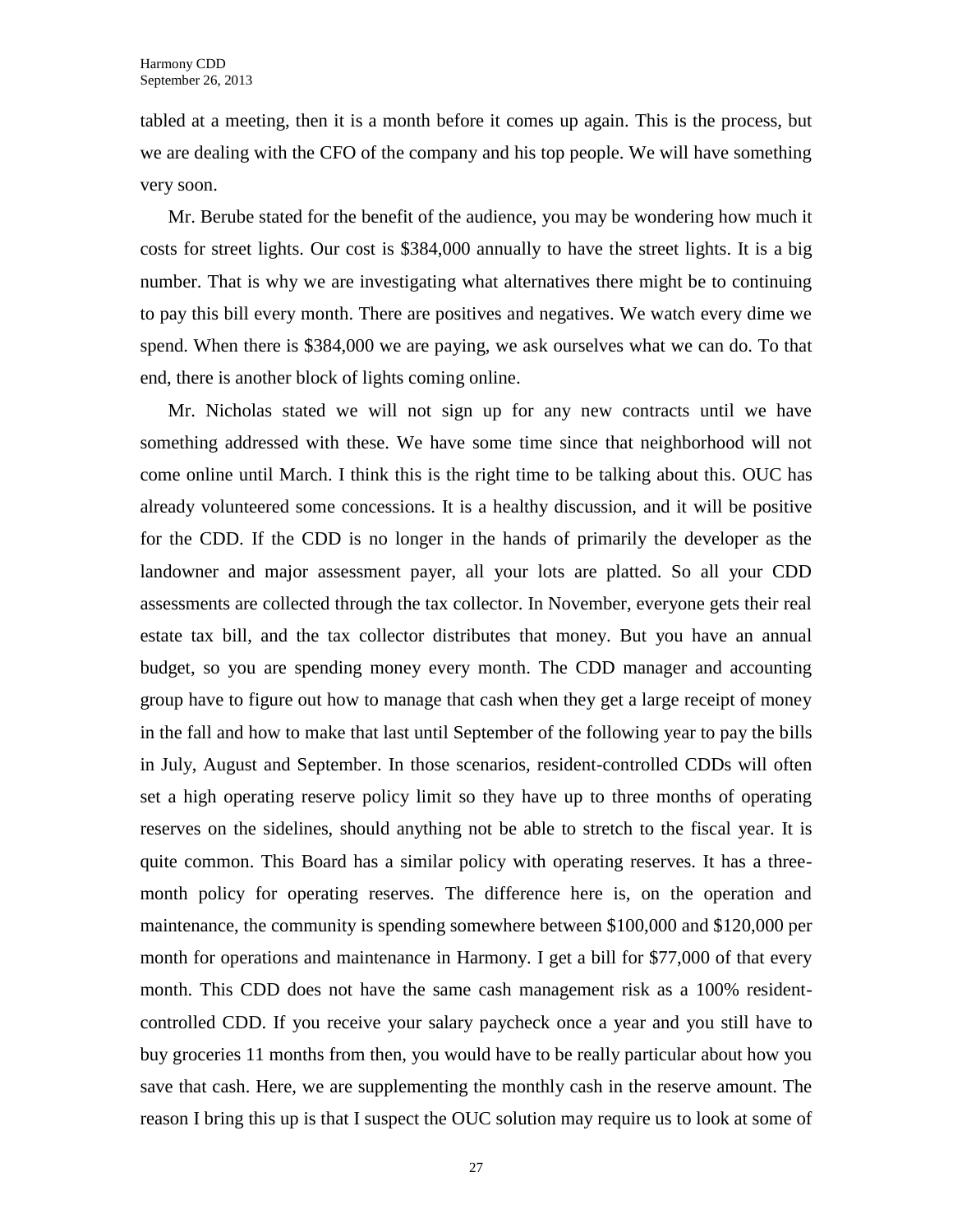that stagnant cash that the CDD has and potentially do something with it in a trade for monthly expenses.

Mr. Berube stated in reality, our shortfall per month is about \$50,000. Even if we wanted to maintain a three-month policy, our reserve could be \$150,000, rather than the \$376,000 that it is now. That would free up \$225,000.

Mr. Nicholas stated it is part of a big discussion. When the OUC proposal does come in, I think it will be a complicated matter with a lot of things to consider. I am introducing this issue for the way I think this might be headed, and we need to look at the whole picture.

Mr. LeMenager stated I would like to make sure we understand how the new section is being funded and how the improvements will be eventually transferred to the CDD. Clearly, the CDD is not paying for it.

Mr. Nicholas stated that is correct.

Mr. LeMenager stated but you will be creating facilities that will be transferred to the CDD.

Mr. Nicholas stated yes. Just like with every new plat for every new neighborhood, the CDD receives a right-of-way from the back of the curb at the road, which is a County-dedicated street, to the back of the curb. The streets are installed, and the County sends their engineers out to drill the cores and make sure everything is to their engineering standards. Eventually, the County takes ownership of the roads and the obligation to maintain them. The alleys and the rights-of-way remain the responsibility of the CDD. We build all the neighborhood infrastructure. We pay for the underground. We do the distribution network. What is left is above ground, including the poles, landscaping, sidewalks, and so forth. When the CDD takes ownership of those rights-ofway and alleys, as well as the surface water storm network and connections to the surface water storm infrastructure in that new pod, the CDD becomes the operation and maintenance entity for the surface water storm network and also takes ownership of the rights-of way in the same template as in the other neighborhoods. From the back of the curb to the other side of the sidewalk, which includes a landscaped easement with turf, trees, irrigation, and a strip of concrete, becomes the CDD's.

Mr. LeMenager asked how many retention ponds will be in the new neighborhood? Mr. Nicholas stated there are two.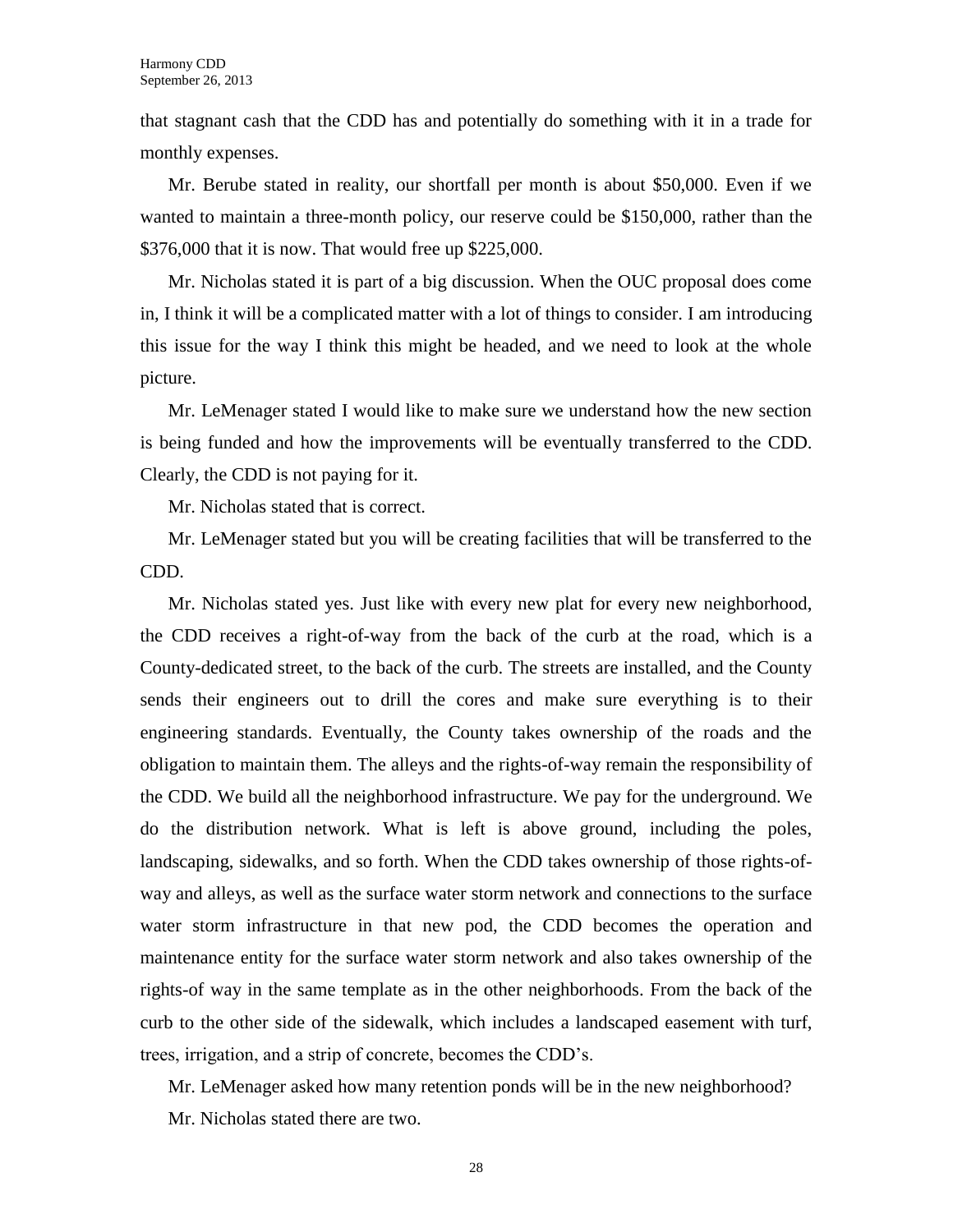Mr. LeMenager stated they are digging one now and there is one more to be dug.

Mr. Nicholas stated there are two being dug; you just cannot see the other one.

Mr. Berube stated there is one on each end.

Mr. Nicholas stated yes. There is one in the back in the northwest corner of the parcel, and there is one on the north side.

Mr. LeMenager asked will there be any parks in this neighborhood?

Mr. Nicholas stated there are two parks, and they are small pocket parks. We have some swing sets and tot lots planned for them. They are very well landscaped. All those infrastructure costs are the development company's initial expense of building it. Those will be conveyed and will end up as public property.

Mr. Berube stated it is coming.

Mr. LeMenager stated I do want to make it clear that there is no obligation on our part to accept. That will be an issue to discuss with counsel. It has nothing to do with this particular neighborhood. I am forward thinking, and I keep seeing plans for another pool. Personally, I am 100% against that.

Mr. Nicholas asked where have you seen plans for another pool?

Mr. LeMenager stated I have heard talk about the big piece of land across from the school.

Mr. Nicholas stated for the record, we have not shared any plans for any additional facilities. There are more facilities planned as there are more residents because they will need more services and facilities. Be careful with where you get your information because there have not been any plans shared. It is a point taken about the facilities and what is acceptable and what the community needs. I think we are as acutely aware of that as anyone on the Board. We will keep monitoring that as it grows, and we check feedback.

Mr. LeMenager asked was our permission asked to destroy our property again and put in that hideous parking lot next to Lennar?

Mr. Nicholas stated it was not. That is a private lot.

Mr. LeMenager stated the lot is fine. They knocked down our easement.

Mr. Nicholas stated in all these plats, there are notes in every plat of conveyance. Every time a piece of private land needs to be accessed, it can be accessed through CDD property. That is the only way this works. It is quite common in every neighborhood. It is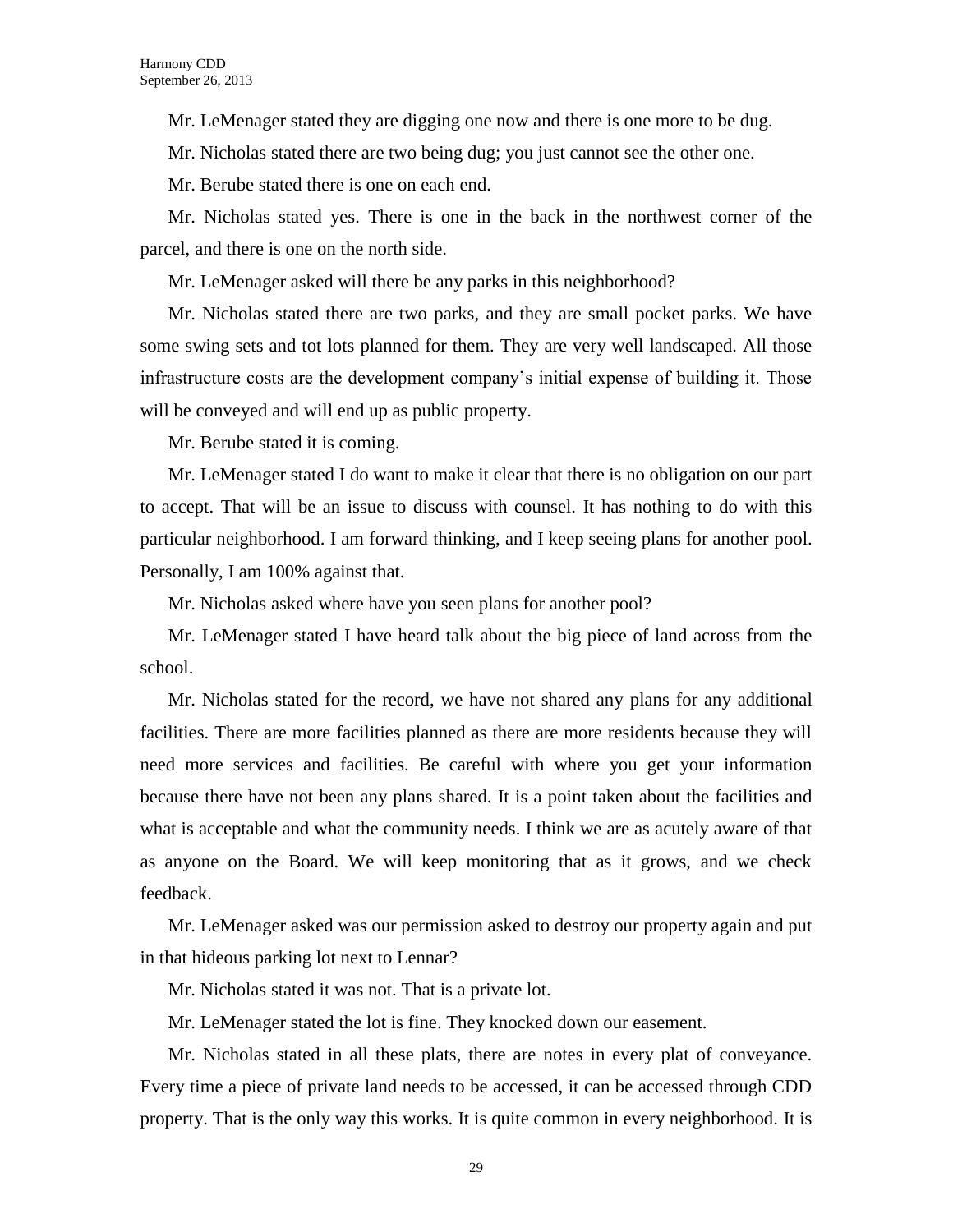a new showcase home and an activity center. People will be there. We need off-street parking for people. Part of that off-street parking is reserving a model. It is quite a careful and expensive thing to do. The alternative is not to provide off-street parking and then have people's homes with vehicles parked in front of them more often. There is a tradeoff of issues.

Mr. LeMenager stated to be clear, there were two other builders who did not build any off-street parking. I do not know if there was a movement against parking on Schoolhouse Road in front of David Weekley's model. I appreciate that it is Lennar's style.

Mr. Nicholas stated we asked it of them, and they provided it.

# **SIXTH ORDER OF BUSINESS District Manager's Report**

# **A. Financial Statements**

Ms. Burgess reviewed the financial statements as included in the agenda package and available for public review in the District Office during normal business hours.

Ms. Burgess stated you will receive financial statements through the end of September at your next meeting. Once we do that, we will close out the books and get started with the audit for this fiscal year. There are overages and underages in various line items. The net result is that we are under budget so we do not have any major categories that we need to be aware of. Some of those have been discussed throughout the year as to why we are over budget.

Mr. Berube stated as usual, the financials look pretty good.

Ms. Burgess stated the notes are very helpful.

Mr. Berube stated yes.

# **B. Invoice Approval #161 and Check Run Summary**

Ms. Burgess reviewed the invoices and check summary, which are included in the agenda package and available for public review in the District Office during normal business hours, and requested approval.

> On MOTION by Mr. LeMenager, seconded by Mr. Walls, with all in favor, unanimous approval was given to the invoices, as discussed.

# **C. Public Comments/Communication Log**

Ms. Burgess reviewed the complaint log as contained in the agenda package and

available for public review in the District Office during normal business hours.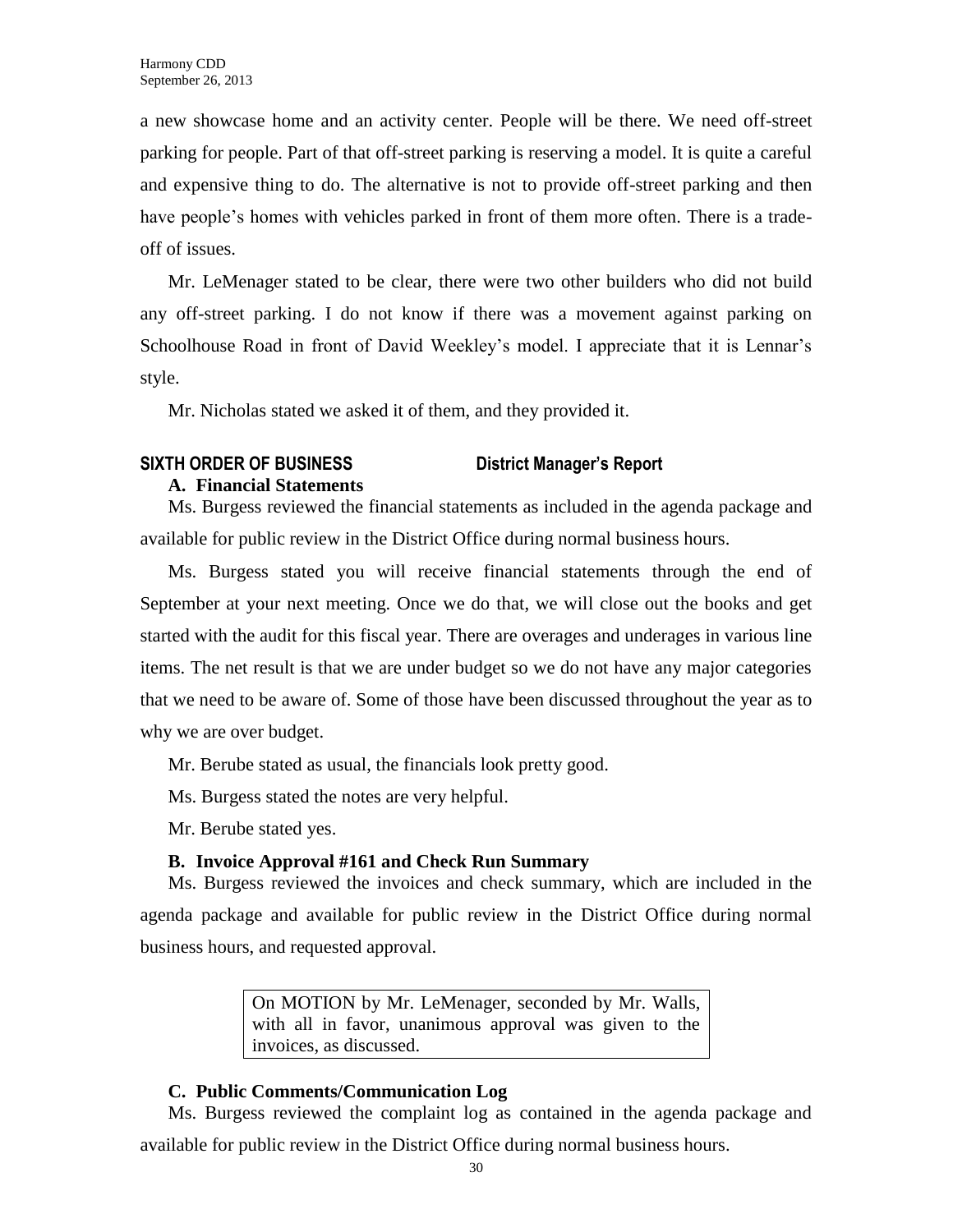# **D. Website Statistics**

Ms. Burgess reviewed the website statistics as contained in the agenda package and available for public review in the District Office during normal business hours.

Ms. Burgess stated if there is no objection from the Board, beginning October 1, I will reset the counter on the website. Instead of having some of the same items that look like they never change because you have had a counter for two years, I will prepare a report as of September 30, and then October 1 will start a counter for the new fiscal year.

Mr. Berube stated that is fine.

# **E. Discussion of Future Workshop Dates**

Ms. Burgess stated there is a note at the bottom of the agenda indicating the change in meeting date from October 31 to October 24. The originally approved calendar included the October 31 date for the meeting and the workshop, and staff thought you probably would not want to meet on Halloween. We are proposing to have your October meeting on October 24 with the workshop at 4:00 p.m. and the regular meeting at 6:00 p.m.

Mr. Berube stated yes.

Ms. Burgess stated the annual schedule has probably already been advertised, but we will publish a cancelation of the October 31 meeting and publish a one-time advertisement for October 24.

Mr. LeMenager asked did they publish the annual meeting schedule?

Ms. Burgess stated I believe we already did that in the Osceola News Gazette. We will publish one notice to move the meetings to October 24.

Mr. Walls stated we would have to publish another advertisement anyway for the workshop.

Ms. Burgess stated yes.

### **F. October Meeting Date and Workshop**

Mr. Berube stated we will have our rules revision workshop on October 24 at 4:00 p.m. and the regular meeting will begin at 6:00 p.m. or as soon thereafter as possible.

Ms. Burgess stated the workshop does not have to be solely for rules. If there is something else you would like to discuss at the workshop, we can include that.

Mr. Berube stated we had a brief discussion on that and we will focus on rules.

Mr. LeMenager stated I will need to check my calendar for my availability that evening.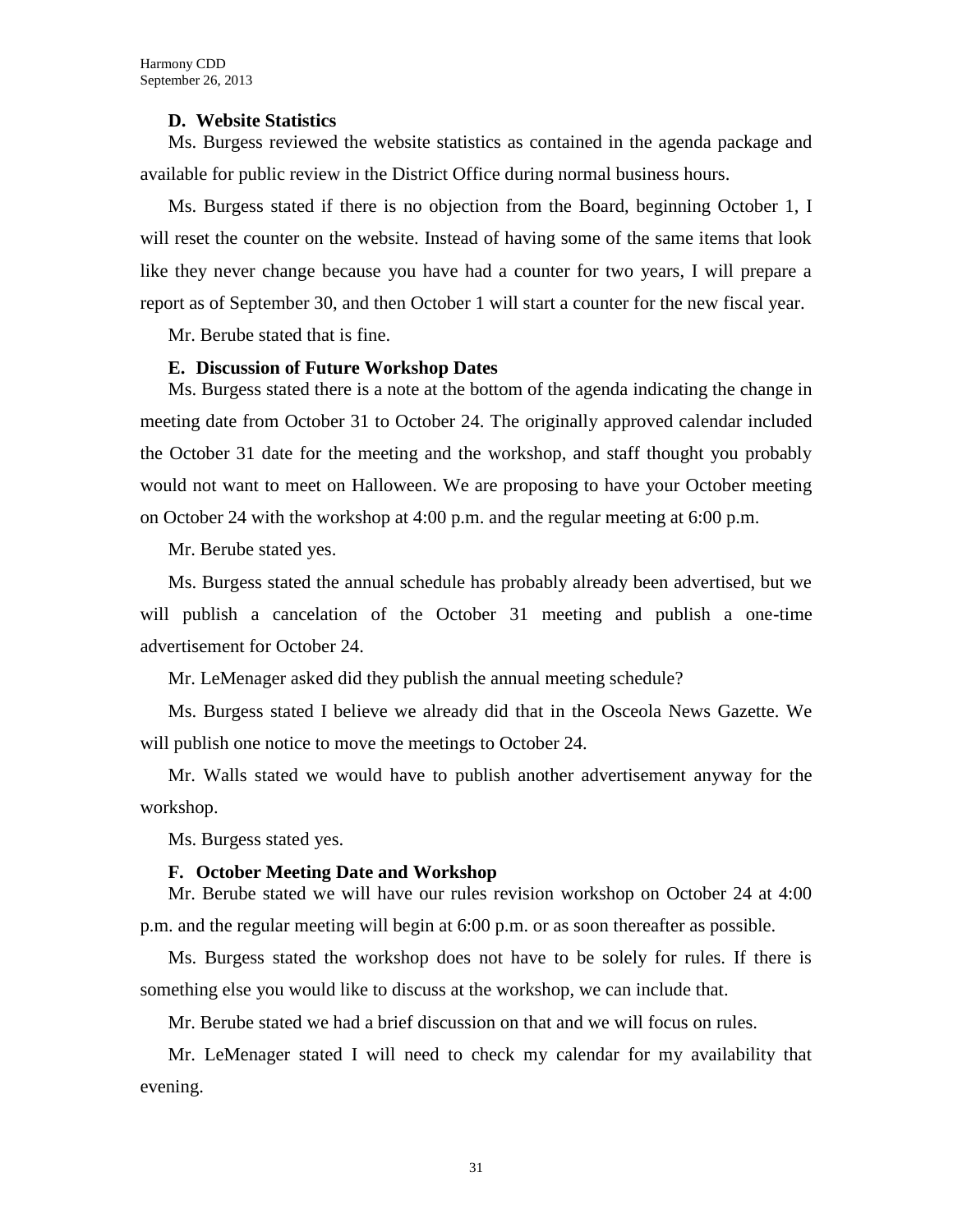Ms. Burgess stated I do not need a motion to change the October meeting date. Everyone is in agreement, and we will make that change in the schedule. Did you want to discuss any future workshops? Or did you want to take them on a case-by-case basis?

Mr. Berube stated we will consider them on a case-by-case basis.

Mr. LeMenager asked is this workshop just for rulemaking?

Mr. Berube stated yes.

Mr. Nicholas asked will we receive some sort list of topics for the workshop?

Mr. Berube stated we will look at the rules package.

Mr. Nicholas asked everything?

Mr. Berube stated yes.

Ms. Burgess stated there are some things missing that need to be clarified and included all the way through. There are some things the Board was interested in changing.

Mr. Berube stated I think the majority of it will focus on pools and facility usage as well as the boat usage agreement and related items. The hot items are pools, facilities and boats. They are all three related. Everything else seems to run without too many problems, but those areas seem to generate some heartburn.

Mr. Nicholas asked is fishing included?

Mr. Farnsworth stated I was going to suggest we discuss that.

Mr. LeMenager stated I agree we should discuss fishing.

Ms. Burgess stated if anyone has any comments that you would like Mr. Qualls or our office to coordinate or comments that you want to send to us, send them to Mr. Moyer and copy me. We will include those comments in the workshop agenda, and we will also include the whole rules document for Chapter 4 for the recreational facilities.

Mr. Berube stated I think everyone should go to the website and look at the whole rules package and bookmark whatever you want to discuss. We can discuss everything and come to some sort of conclusion. I think we can do that in two hours.

Ms. Burgess stated Mr. Moyer apologized last month for his absence. He is in trial this week for a defaulted CDD.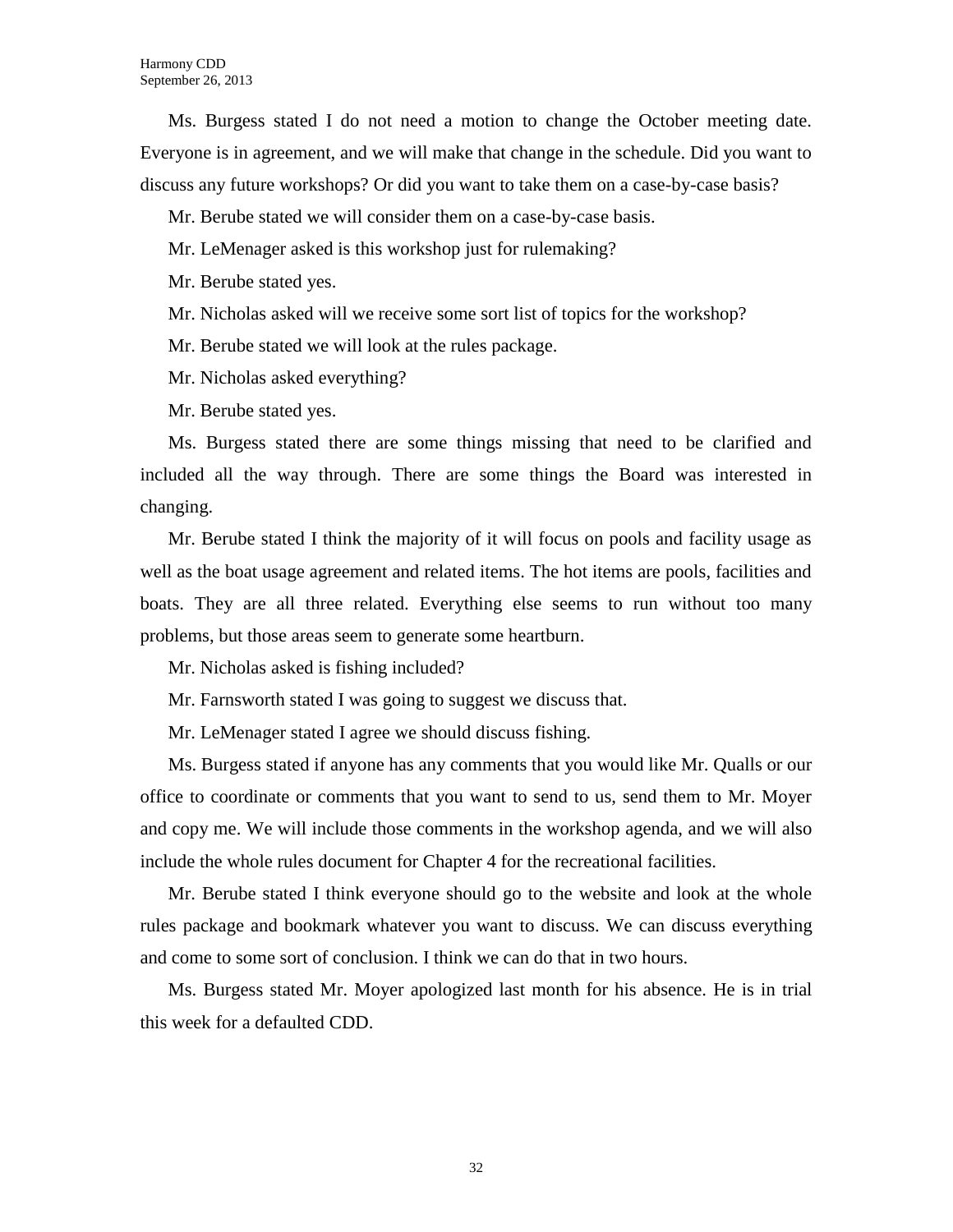# **SEVENTH ORDER OF BUSINESS Staff Reports**

### **A. Attorney**

# **i. Agreement with the School District for Landscaping**

Mr. Qualls stated there are two things I want to make sure the Board approves. One, the School Board is insisting on a reversion clause that provides that in the event the District is dissolved or terminated, the property will revert back to the School Board. I advised the School Board that language Section 190.046, Florida Statutes, for dissolving or terminating a District provides that before a District can do that, it has to take care of any outstanding items. One of those would be to determine who will maintain the facilities of the District moving forward. It makes no sense to say that if the District is dissolved, then the property will revert because in order for the District to dissolve, the property would have to go back to the School Board. I do not know that it is worth spending a lot of time on that.

Mr. Walls stated if they want that language, let them have it.

Mr. LeMenager stated I do not have a problem with doing that, but I would disagree that it would automatically revert to the School Board. It will automatically revert to whomever we decide to give it. It sounds like they just want a guarantee that they are the ones who will get that property. It seems reasonable.

Mr. Qualls stated that is fine if you think it sounds reasonable. I am not going to make a big deal about it. I spoke my piece and made my legal point. For everyone to be aware, the interlocal agreement provides that the District will pay all closing costs. I want to make sure the Board is comfortable with that before I advise that the agreement should be executed. All the other minor points we made as far as definitions and legalese were accepted by the School Board, so we should be in good shape.

Mr. Nicholas stated I do not have a closing statement from the School District. I will not get one until the School Board approves the agreement. The value on that 0.2 acres is zero dollars today. The document stamps and deed will be zero dollars. I do not know if they will try to wrap in their attorney's hours. I have not seen the statement, but we have to do one thing at a time. We need to get this in front of the School Board. When we see the closing statement, if it is unreasonable, we will either pay it or negotiate it down. I am not expecting anything outrageous. I am expecting a very reasonable statement.

Mr. Berube stated that is fine. It is a little disconcerting to hear that we will pay everything.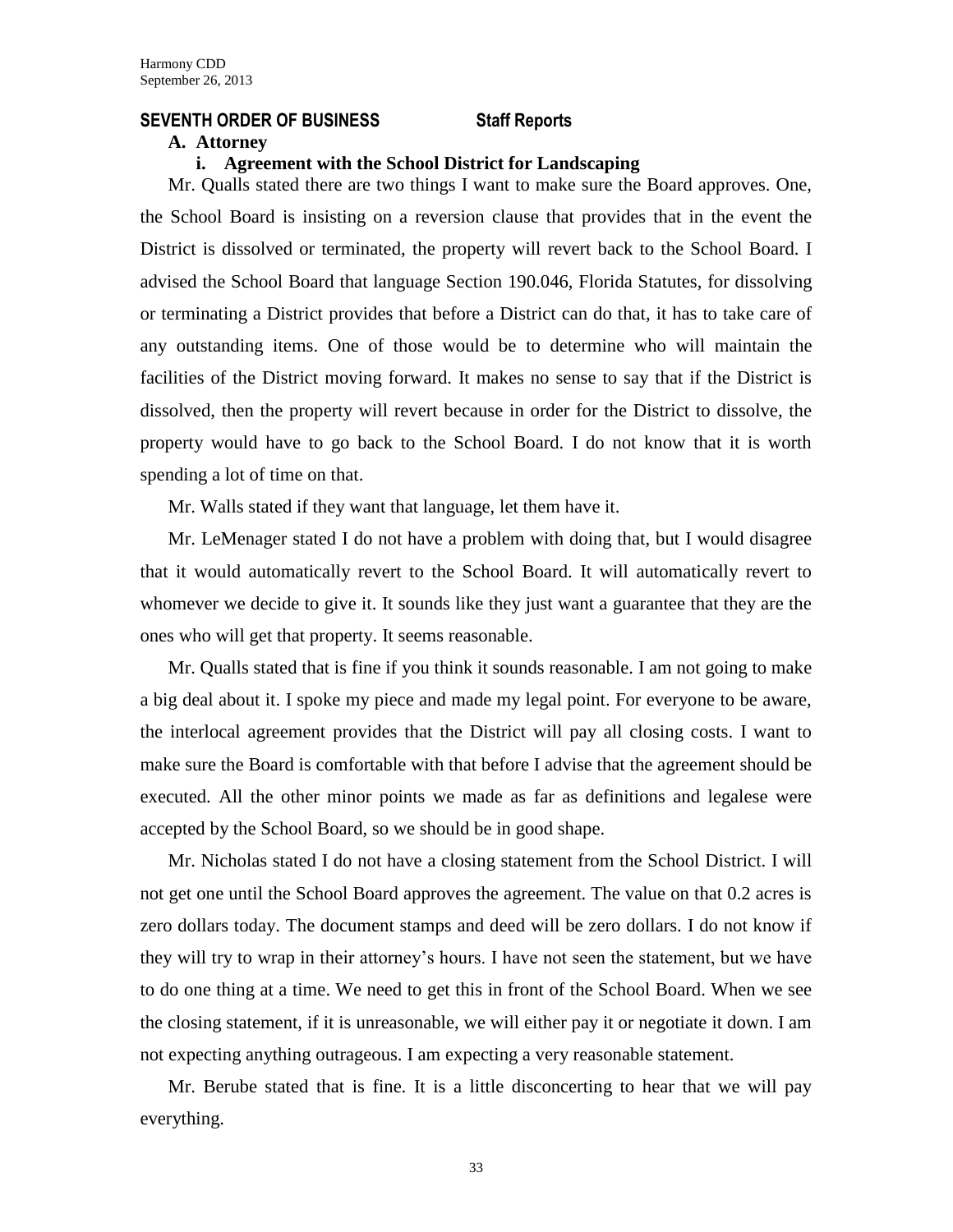Mr. Nicholas stated that is standard language.

# **ii. Department of Transportation Agreement**

Mr. Qualls stated for quite a long time, the District has had an agreement with the Department of Transportation (DOT) regarding the landscaping of the median along U.S. Hwy 192 at no cost to the District. I have been asked to look into and I have been working with DOT in revising the scope so that additional plantings to be made would be funded by the developer. This is an interlocal agreement and we are trying to revise the scope of services. We sent this to DOT three weeks ago and had not heard back with them. I followed up a couple days and will try to get that moving.

### **B. Engineer**

There being nothing to report, the next order of business followed.

# **EIGHTH ORDER OF BUSINESS Supervisor Requests**

Mr. LeMenager stated I promised to bring up the issue of fishing, and it sounds like we are going to talk about it next month. Bottom line, the position of each of four Board members is pretty clear. Mr. Farnsworth needs to decide his position on fishing because the other four members are pretty clear on where we stand.

Mr. Farnsworth stated I have a question that arises as a result of something that was raised by Mr. Berube. Namely, there are rules on the books for the CDD and for the HROA. My question boils down to, if we define the rules a certain way and they define them a different way, whose rules take precedence?

Mr. Berube stated the CDD. We or some other entity owns the ponds, and HROA does not.

Mr. Nicholas stated it does not matter. There is nothing adversarial going on. If the CDD takes a position that is changing, we will go to the association and ask for the language in that part to be changed. This is administrative.

Ms. Burgess stated the HROA rules may have been done before the CDD adopted its rules.

Mr. Nicholas stated that part is really easy to resolve.

Mr. Berube stated fishing will be part of next month's discussion.

Mr. Farnsworth stated I read a lot of comments on the Facebook page.

Mr. Berube stated I think we all have, and it is the longest diatribe that I have seen on any other commentary on any other subject.